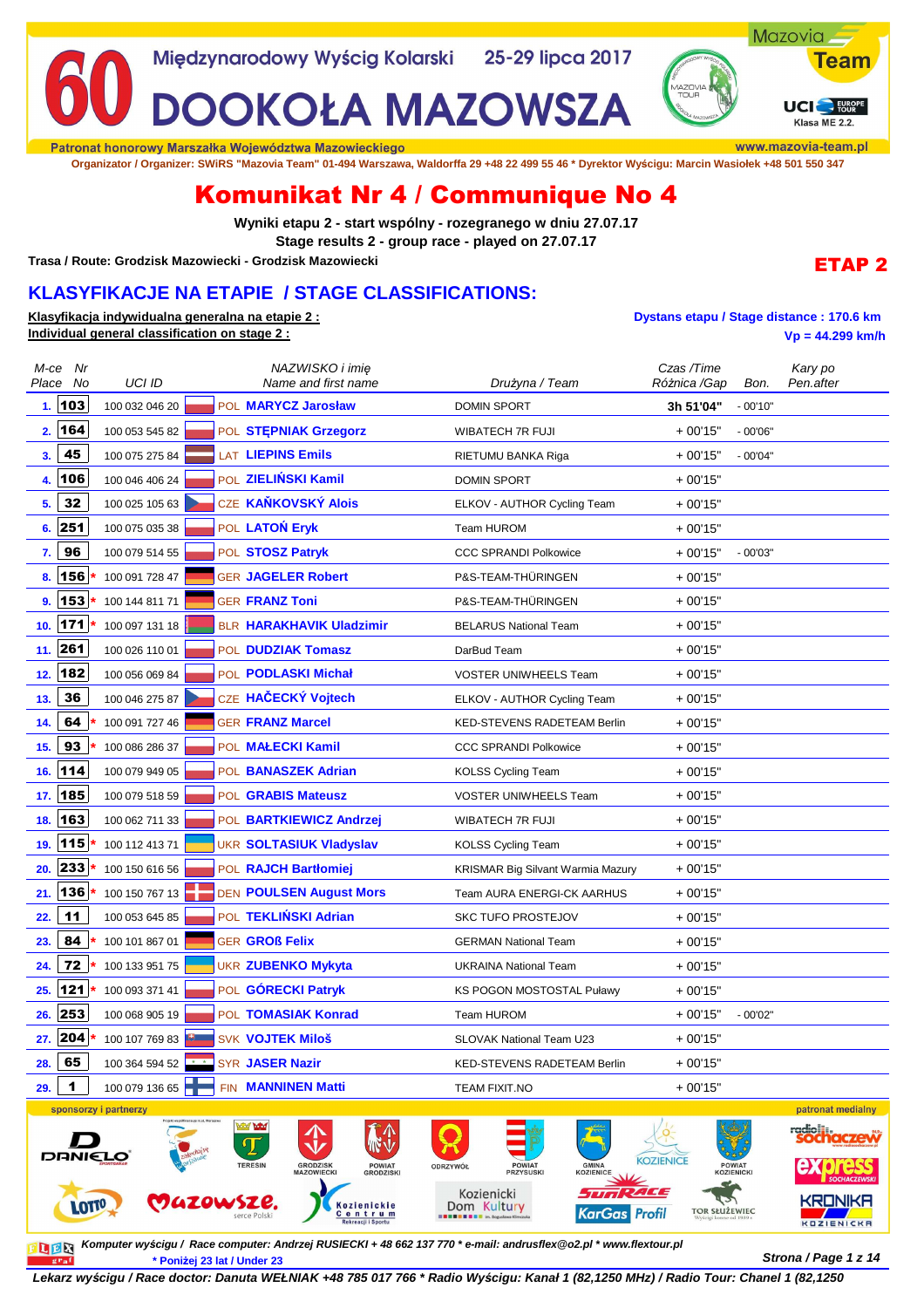| 262<br>POL KLOC Dawid<br>100 158 482 65<br>30.                                         | DarBud Team                             | $+00'15"$              |
|----------------------------------------------------------------------------------------|-----------------------------------------|------------------------|
| 31. 145<br>100 094 247 44<br>POL SŁAWEK Damian                                         | POMORSKIE - GKS KARTUSIA                | $+00'15"$              |
| 162<br>POL JANISZEWSKI Sylwester<br>100 033 917 48<br>32.                              | <b>WIBATECH 7R FUJI</b>                 | $+00'15"$              |
| 24<br>POL WSÓŁ Damian<br>100 144 490 41<br>33.                                         | TC CHROBRY SCOTT Głogów                 | $+00'15"$              |
| 143<br>POL SOWIŃSKI Artur<br>100 098 695 30<br>34.                                     | POMORSKIE - GKS KARTUSIA                | $+00'15"$              |
| 25<br>100 150 929 78<br>POL MURIAS Jakub<br>35.                                        |                                         | $+00'15"$              |
| 246<br>100 090 331 08                                                                  | TC CHROBRY SCOTT Głogów                 | $+00'15"$              |
| POL KRZYWDA Patryk<br>36.<br>256<br>POL ANIOŁKOWSKI Stanisław<br>100 109 575 46<br>37. | <b>KK TARNOVIA</b><br><b>Team HUROM</b> | $+00'15"$              |
| 21<br>100 079 516 57<br>POL KONWA Piotr<br>38.                                         | TC CHROBRY SCOTT Głogów                 | $+00'15"$              |
| 132<br>100 143 942 75<br>DEN BROGE Nils Lau Nyborg<br>39.                              | Team AURA ENERGI-CK AARHUS              | $+00'15"$              |
| SVK VANČO Filip<br>205<br>100 100 400 86<br>40.                                        | SLOVAK National Team U23                | $+00'15"$              |
| 243<br>POL PAWLAK Tobiasz<br>100 093 502 75<br>41.                                     | <b>KK TARNOVIA</b>                      | $+00'15"$<br>$-00'01"$ |
| 26<br>POL SZÓSTKA Paweł<br>100 158 514 00<br>42.                                       | TC CHROBRY SCOTT Głogów                 | $+00'15"$              |
| 125<br>POL PEKALA Piotr<br>100 150 646 86<br>43.                                       | KS POGON MOSTOSTAL Puławy               | $+00'15"$              |
| 44<br>LAT KANEPEJS Deins<br>100 091 663 79                                             |                                         | $+00'15"$              |
| 44.                                                                                    | RIETUMU BANKA Riga                      |                        |
| 62<br>100 101 695 23<br><b>GER SCHMIEDEL Sebastian</b><br>45.                          | <b>KED-STEVENS RADETEAM Berlin</b>      | $+00'15"$              |
| 43<br>LAT GAVARS Eriks Toms<br>100 101 721 49<br>46.                                   | RIETUMU BANKA Riga                      | $+00'15"$              |
| 47. 184<br>100 066 000 24<br>POL NOWACZEK Mateusz                                      | <b>VOSTER UNIWHEELS Team</b>            | $+00'15"$<br>$-00'01"$ |
| 181<br>POL KOMAR Mateusz<br>100 028 580 46<br>48.                                      | <b>VOSTER UNIWHEELS Team</b>            | $+00'15"$              |
| 236<br>100 143 891 24<br>POL MATUSIAK Sebastian<br>49.                                 | KRISMAR Big Silvant Warmia Mazury       | $+00'15"$              |
| 92<br>100 087 302 83<br>POL KACZMAREK Jakub<br>50.                                     | <b>CCC SPRANDI Polkowice</b>            | $+00'15"$              |
| 3<br>100 099 897 68<br><b>NOR MADSEN Kristoffer</b><br>51.                             | <b>TEAM FIXIT.NO</b>                    | $+00'15"$              |
| 52. 255<br>POL MIGDAŁ Wojciech<br>100 068 907 21                                       | <b>Team HUROM</b>                       | $+00'15"$              |
| 122<br>100 097 178 65<br>POL SOLIŃSKI Patryk<br>53.                                    | KS POGON MOSTOSTAL Puławy               | $+00'15"$              |
| 41<br><b>EST PRUUS Peeter</b><br>100 069 966 13<br>54.                                 | RIETUMU BANKA Riga                      | $+00'15"$              |
| 75<br><b>UKR SHCHERBAN Vladyslav</b><br>100 111 452 80<br>55.                          | <b>UKRAINA National Team</b>            | $+00'15"$              |
| <b>GER KÄßMANN Fabian</b><br>155<br>100 506 365 09<br>56.                              | P&S-TEAM-THÜRINGEN                      | $+00'15"$              |
| $57.$ 221<br>100 150 609 49<br>POL KRUPA Adrian                                        | <b>MAYDAY Team Ziemia Lubelska</b>      | $+00'15"$              |
| 95<br>POL <b>MROŻEK Marcin</b><br>100 088 985 20<br>58.                                | <b>CCC SPRANDI Polkowice</b>            | $+00'15"$              |
| 35<br>CZE KUKRLE Michael<br>100 086 804 70<br>59.                                      | ELKOV - AUTHOR Cycling Team             | $+00'15"$              |
| 203<br><b>SVK SZABO Miklos</b><br>100 112 209 61<br>60.                                | SLOVAK National Team U23                | $+00'15"$              |
| 61.   101<br>POL KOSTECKI Patryk<br>100 072 469 91                                     | <b>DOMIN SPORT</b>                      | $+00'15"$              |
| 42<br>100 074 617 08<br>LAT <b>BOGDANOVICS Maris</b><br>62.                            | RIETUMU BANKA Riga                      | $+00'15"$              |
| 4<br>100 101 170 80<br><b>NOR JACOBSEN Andreas</b><br>63.                              | TEAM FIXIT.NO                           | $+00'15"$              |
| 85<br><b>GER WEINSTEIN Domenic</b><br>100 078 957 80<br>64.                            | <b>GERMAN National Team</b>             | $+00'15"$              |
| 22<br>100 158 475 58<br>POL JAGIEŁA Adam<br>65.                                        | TC CHROBRY SCOTT Głogów                 | $+00'15"$              |
| 71<br>100 086 658 21<br><b>UKR BUDYAK Anatoliy</b><br>66.                              | <b>UKRAINA National Team</b>            | $+00'15"$              |
| 111<br>100 109 574 45<br>POL BANASZEK Norbert<br>67.                                   | <b>KOLSS Cycling Team</b>               | + 00'15"<br>$-00'05"$  |
| 172<br><b>BLR SHNYRKO Aliaksei</b><br>100 329 875 59<br>68.                            | <b>BELARUS National Team</b>            | $+00'15"$              |
| 226<br>POL KARPIUK Adrian<br>100 145 737 27<br>69.                                     | MAYDAY Team Ziemia Lubelska             | $+00'15"$              |
| 51<br>100 095 162 86<br>POL TOMASZEWSKI Krzysztof<br>70.                               | PIASECZNO                               | $+00'15"$              |
| 63<br><b>GER AUGUSTIN Hannes</b><br>100 143 861 91<br>71.                              | KED-STEVENS RADETEAM Berlin             | $+00'15"$              |
| 73<br><b>UKR SHEVCHUK Taras</b><br>100 097 334 27<br>72.                               | <b>UKRAINA National Team</b>            | $+00'15"$              |
|                                                                                        |                                         |                        |



**Strona / Page 2 z 14 \* Poniżej 23 lat / Under 23 Komputer wy***ś***cigu / Race computer: Andrzej RUSIECKI + 48 662 137 770 \* e-mail: andrusflex@o2.pl \* www.flextour.pl**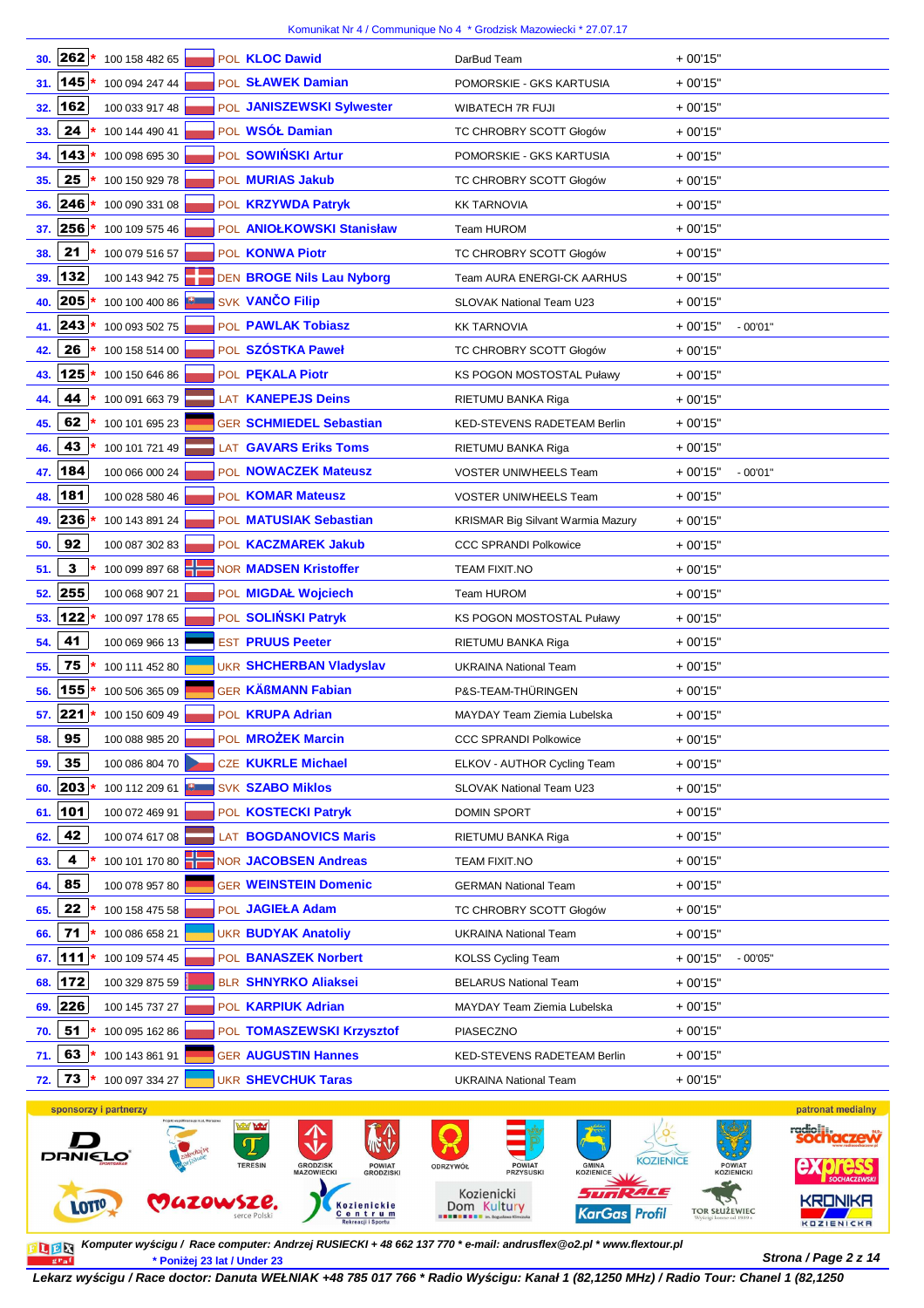| 73.  | 23           | 100 158 481 64 |  | POL JATCZAK Artur              | TC CHROBRY SCOTT Głogów                  | $+00'15"$ |           |
|------|--------------|----------------|--|--------------------------------|------------------------------------------|-----------|-----------|
| 74.  | 102          | 100 033 143 50 |  | POL DETKO Artur                | <b>DOMIN SPORT</b>                       | $+00'15"$ |           |
| 75.  | 14           | 100 087 085 60 |  | CZE ZAHÁLKA Matej              | <b>SKC TUFO PROSTEJOV</b>                | $+00'15"$ |           |
| 76.  | 232          | 100 100 917 21 |  | POL WALECKI Kamil              | <b>KRISMAR Big Silvant Warmia Mazury</b> | $+00'15"$ |           |
|      | 77. 104      | 100 015 774 44 |  | POL REBIEWSKI Jarosław         | <b>DOMIN SPORT</b>                       | $+00'15"$ |           |
| 78.  | 206          | 100 145 968 64 |  | SVK SZÁSZ Adam                 | SLOVAK National Team U23                 | $+00'15"$ |           |
| 79.  | 6            | 100 138 535 03 |  | NOR <b>BLÅLID Marius</b>       | <b>TEAM FIXIT.NO</b>                     | $+00'15"$ |           |
| 80.  | 183          | 100 146 941 67 |  | POL PARMA Krzysztof            | <b>VOSTER UNIWHEELS Team</b>             | $+00'15"$ |           |
| 81.  | 86           | 100 059 674 03 |  | <b>GER REINHARDT Theo</b>      | <b>GERMAN National Team</b>              | $+00'15"$ |           |
| 82.  | 46           | 100 075 111 17 |  | LAT VOSEKALNS Andris           | RIETUMU BANKA Riga                       | $+00'15"$ |           |
| 83.  | 105          | 100 055 194 82 |  | POL CHARUCKI Paweł             | <b>DOMIN SPORT</b>                       | $+00'15"$ |           |
| 84.  | 151          | 100 536 737 20 |  | GER KÜHMEL Sandro              | P&S-TEAM-THÜRINGEN                       | $+00'15"$ |           |
| 85.  | 33           | 100 075 232 41 |  | CZE ČERNÝ Josef                | ELKOV - AUTHOR Cycling Team              | $+00'15"$ |           |
| 86.  | 31           | 100 020 582 02 |  | CZE BUCHÁČEK Tomáš             | ELKOV - AUTHOR Cycling Team              | $+00'15"$ |           |
| 87.  | 241          | 100 133 945 69 |  | POL KARBOWY Marcin             | <b>KK TARNOVIA</b>                       | $+00'15"$ |           |
| 88.  | 116          | 100 098 015 29 |  | <b>UKR BONDARENKO Pavlo</b>    | <b>KOLSS Cycling Team</b>                | $+00'15"$ |           |
| 89.  | 83           | 100 101 840 71 |  | <b>GER FLICKE Bastian</b>      | <b>GERMAN National Team</b>              | $+00'15"$ |           |
| 90.  | 74           | 100 096 409 72 |  | <b>UKR UDOD Rinat</b>          | <b>UKRAINA National Team</b>             | $+00'15"$ |           |
| 91.  | 252          | 100 028 376 36 |  | POL MATYSIAK Bartłomiej        | <b>Team HUROM</b>                        | $+00'15"$ |           |
| 92.  | 91           | 100 033 181 88 |  | POL BIAŁOBŁOCKI Marcin         | <b>CCC SPRANDI Polkowice</b>             | $+00'15"$ |           |
| 93.  | 94           | 100 045 999 05 |  | <b>BUL MIHAYLOV Nikolay</b>    | <b>CCC SPRANDI Polkowice</b>             | $+00'15"$ |           |
| 94.  | 201          | 100 078 169 68 |  | <b>SVK LAJCHA Juraj</b>        | SLOVAK National Team U23                 | $+00'15"$ |           |
| 95.  | 13           | 100 071 811 15 |  | CZE HAMPL Petr                 | <b>SKC TUFO PROSTEJOV</b>                | $+00'15"$ |           |
| 96.  | 34           | 100 098 087 04 |  | <b>CZE CAMRDA Pavel</b>        | ELKOV - AUTHOR Cycling Team              | $+00'15"$ |           |
| 97.  | $\mathbf{2}$ | 100 510 133 91 |  | NOR JENSEN Jan William         | <b>TEAM FIXIT.NO</b>                     | $+00'15"$ |           |
| 98.  | 15           | 100 150 930 79 |  | CZE OTRUBA Jakub               | <b>SKC TUFO PROSTEJOV</b>                | $+00'15"$ |           |
| 99.  | 61           | 100 101 782 13 |  | <b>GER MAGDEBURG Tobias</b>    | <b>KED-STEVENS RADETEAM Berlin</b>       | $+00'15"$ |           |
| 100. | 176          | 100 090 493 73 |  | BLR STROKAU Vasili             | <b>BELARUS National Team</b>             | $+00'15"$ |           |
|      | 101. 245     | 100 097 406 02 |  | POL SOJKA Mikołaj              | <b>KK TARNOVIA</b>                       | $+00'15"$ |           |
| 102. | 223          | 100 148 517 91 |  | POL KRASIŃSKI Łukasz           | MAYDAY Team Ziemia Lubelska              | $+00'15"$ |           |
| 103. | 263          | 100 160 971 32 |  | POL MATOSZKO Filip             | DarBud Team                              | $+00'15"$ |           |
| 104. | 173          | 100 145 851 44 |  | <b>BLR SAROKA Aliaksandr</b>   | <b>BELARUS National Team</b>             | $+00'15"$ |           |
| 105. | 134          | 100 093 750 32 |  | DEN HALVORSEN Emil Baekhoj     | Team AURA ENERGI-CK AARHUS               | $+00'15"$ |           |
| 106. | 165          | 100 074 974 74 |  | POL OBORSKI Dominik            | WIBATECH 7R FUJI                         | $+00'15"$ | $+00'10"$ |
| 107. | 16           | 100 069 035 52 |  | POL PSZCZOLARSKI Wojciech      | <b>SKC TUFO PROSTEJOV</b>                | $+00'15"$ |           |
| 108. | 135          | 100 150 642 82 |  | DEN MOLLER Nikolaj Vejlby      | Team AURA ENERGI-CK AARHUS               | $+00'15"$ |           |
| 109. | 5            | 100 510 131 89 |  | NOR SPIKSETH Elias Angell      | TEAM FIXIT.NO                            | $+00'15"$ |           |
| 110. | 131          | 100 145 136 08 |  | <b>DEN MUFF Frederik</b>       | Team AURA ENERGI-CK AARHUS               | $+00'15"$ |           |
| 111. | 166          | 100 150 932 81 |  | POL TRACZ Szymon               | WIBATECH 7R FUJI                         | $+00'15"$ | $+00'10"$ |
| 112. | 174          | 100 078 975 01 |  | <b>BLR DUBOUSKI Uladzislau</b> | <b>BELARUS National Team</b>             | $+00'15"$ |           |
|      | 113. 124     | 100 150 637 77 |  | POL KUCIO Krzysztof            | KS POGON MOSTOSTAL Puławy                | $+00'43"$ |           |
| 114. | 154          | 100 097 460 56 |  | <b>GER HAUPT Tarik</b>         | P&S-TEAM-THÜRINGEN                       | $+00'46"$ |           |
| 115. | 66           | 100 161 309 79 |  | <b>GER GEBAUER Oskar</b>       | KED-STEVENS RADETEAM Berlin              | $+00'58"$ |           |



**Strona / Page 3 z 14 \* Poniżej 23 lat / Under 23 Komputer wy***ś***cigu / Race computer: Andrzej RUSIECKI + 48 662 137 770 \* e-mail: andrusflex@o2.pl \* www.flextour.pl**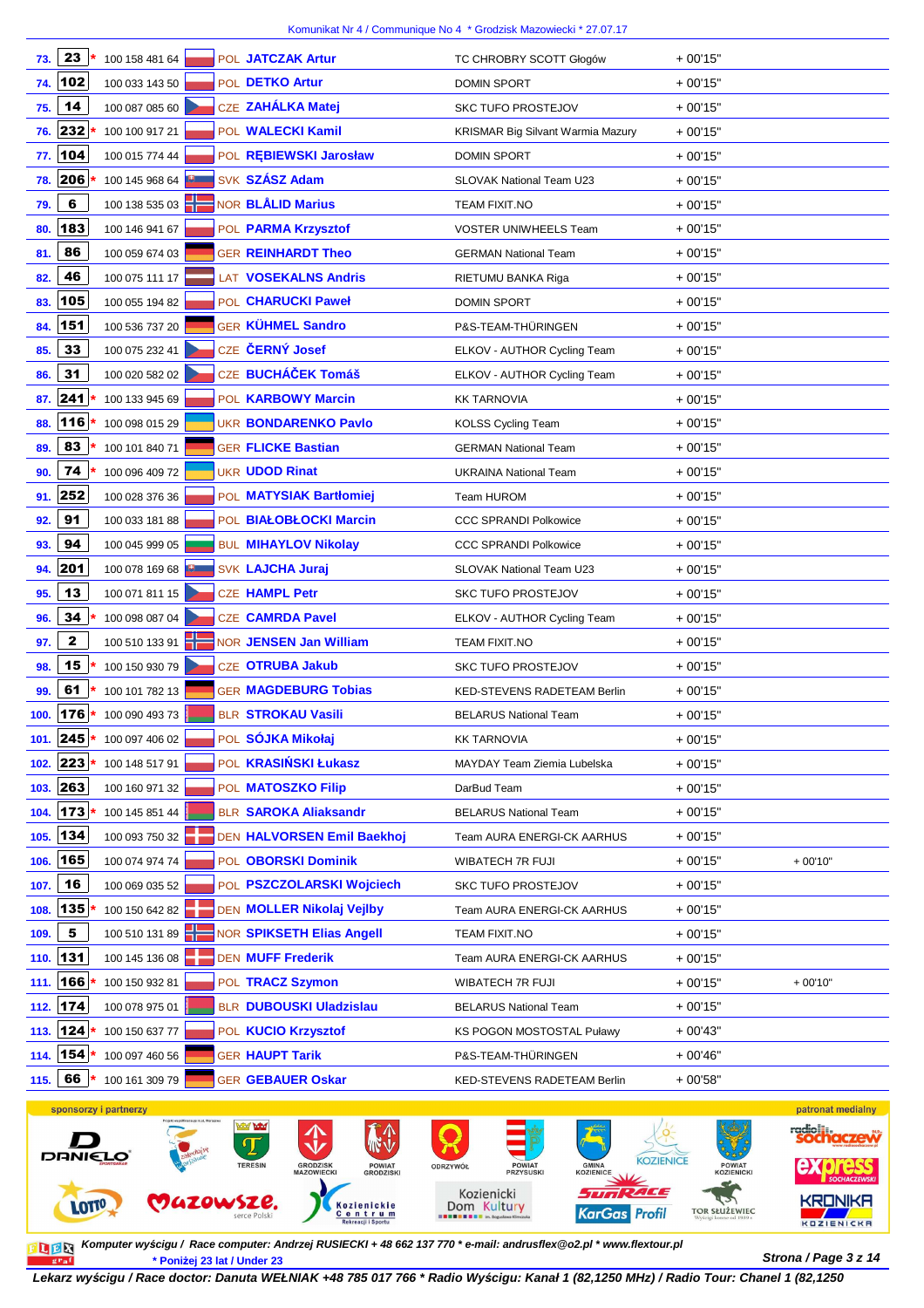| 112<br>116.       | 100 095 640 79 | <b>UKR SKORENKO Mykyta</b>    | <b>KOLSS Cycling Team</b>                | $+01'01"$            |
|-------------------|----------------|-------------------------------|------------------------------------------|----------------------|
| $202*$<br>117.    | 100 148 257 25 | <b>SVK PERSON Tomáš</b>       | <b>SLOVAK National Team U23</b>          | $+01'08"$            |
| 254<br>118.       | 100 091 298 05 | POL GUTEK Mikołaj             | Team HUROM                               | $+01'08"$            |
| 81<br>119.        | 100 078 970 93 | <b>GER SCHOMBER Nils</b>      | <b>GERMAN National Team</b>              | $+01'42"$            |
| 222<br>120.       | 100 148 520 94 | POL KAŃCZUGOWSKI Mateusz      | MAYDAY Team Ziemia Lubelska              | $+01'48"$            |
| $76 *$<br>121.    | 100 151 461 28 | <b>UKR SHEVTSOV Victor</b>    | <b>UKRAINA National Team</b>             | $+02'02"$            |
| $126*$<br>122.    | 100 150 634 74 | POL KONOFAŁ Sebastian         | KS POGON MOSTOSTAL Puławy                | $+00'15"$            |
| 161<br>123.       | 100 028 661 30 | POL <b>MORAJKO Jacek</b>      | <b>WIBATECH 7R FUJI</b>                  | $+03'56"$            |
| 113<br>124.       | 100 068 768 76 | <b>UKR BRATASHCHUK Andrii</b> | <b>KOLSS Cycling Team</b>                | $+04'38"$            |
| $152 *$<br>125.   | 100 090 418 95 | <b>GER DINKLER Jonathan</b>   | P&S-TEAM-THÜRINGEN                       | $+04'45"$            |
| $186*$<br>126.    | 100 108 070 93 | POL KRAWCZYK Szymon           | <b>VOSTER UNIWHEELS Team</b>             | $+04'45"$            |
| 225<br>127.       | 100 027 842 84 | POL STASZCZAK Paweł           | MAYDAY Team Ziemia Lubelska              | $+09'38"$            |
| 264<br>128.       | 100 080 792 72 | POL KOŁAKOWSKI Dariusz        | DarBud Team                              | $+09'38"$            |
| 133<br>129.       |                | DEN MADSEN Jacob Gye          | <b>Team AURA ENERGI-CK AARHUS</b>        | $+09'38"$            |
| $ 231 $ *<br>130. | 100 101 733 61 | POL RAGUS Krystian            | <b>KRISMAR Big Silvant Warmia Mazury</b> | $+09'38"$            |
| 52                | 100 091 761 80 | POL MATUSZAK Patryk           | <b>PIASECZNO</b>                         | wycofany / abandoned |
| $141*$            | 100 142 444 32 | POL KAISER Adrian             | POMORSKIE - GKS KARTUSIA                 | wycofany / abandoned |
| $235*$            | 100 138 292 51 | POL WEWIÓR Dominik            | <b>KRISMAR Big Silvant Warmia Mazury</b> | wycofany / abandoned |
|                   |                |                               |                                          |                      |

**Uprawnionych do startu na etapie: 133 zawodników. Entitled to start on the stage: 133 of riders. Etap uko***ń***czyło: 130 zawodników. Stage finished: 130 of riders.**

## **Zawodnicy wyeliminowani z wy***ś***cigu / Out of the running riders :**

\* wycofany / abandoned 3 zawod. / rid.

### **Wyniki lotnych premii na 2 etapie / Results of intermediate sprints on stage 2 :**

| 1 premia - Kaski na 68.8 km / 1 sprint - Kaski on 68.8 km. |                         |                              |      |      |  |  |  |  |
|------------------------------------------------------------|-------------------------|------------------------------|------|------|--|--|--|--|
| 96<br>100 079 514 55<br><b>POL</b>                         | <b>STOSZ Patryk</b>     | <b>CCC SPRANDI Polkowice</b> | 3 p. | 3 s. |  |  |  |  |
| 100 109 574 45<br>111<br>2.<br><b>POL</b>                  | <b>BANASZEK Norbert</b> | <b>KOLSS Cycling Team</b>    | 2 p. | 2 s. |  |  |  |  |
| ∣184∣<br>100 066 000 24<br>3.<br><b>POL</b>                | <b>NOWACZEK Mateusz</b> | <b>VOSTER UNIWHEELS Team</b> | 1 p. | 1 s. |  |  |  |  |
| 2 premia - Kaski na 119 km / 2 sprint - Kaski on 119 km.   |                         |                              |      |      |  |  |  |  |
| 111<br>100 109 574 45<br>POL                               | <b>BANASZEK Norbert</b> | <b>KOLSS Cycling Team</b>    | 3 p. | 3 s. |  |  |  |  |
| <b>253</b><br>100 068 905 19<br>2.<br><b>POL</b>           | <b>TOMASIAK Konrad</b>  | Team HUROM                   | 2 p. | 2 s. |  |  |  |  |
| 243<br>100 093 502 75<br><b>POL</b><br>3.                  | <b>PAWLAK Tobiasz</b>   | <b>KK TARNOVIA</b>           | 1 p. | 1 s. |  |  |  |  |

#### **Wyniki premii punktowych na 2 etapie / Results of the awarded sprint on stage 2 :**

1 premia - Żdzaryna 4.6 km / 1 sprint - Żdzaryon 4.6 km.

| 100 146 941 67<br> 183 <br><b>POL</b>                        | <b>PARMA Krzysztof</b>      | <b>VOSTER UNIWHEELS Team</b> | 5 p. |
|--------------------------------------------------------------|-----------------------------|------------------------------|------|
| 161<br>100 028 661 30<br>2 <sup>2</sup><br>POL               | <b>MORAJKO Jacek</b>        | WIBATECH 7R FUJI             | 3 p. |
| 100 097 131 18<br> 171 <br><b>BLR</b>                        | <b>HARAKHAVIK Uladzimir</b> | <b>BELARUS National Team</b> | 1 p. |
| 2 premia - Żdzaryna 157.4 km / 2 sprint - Żdzaryon 157.4 km. |                             |                              |      |
| 100 145 136 08<br> 131                                       | <b>DEN MUFF Frederik</b>    | Team AURA ENERGI-CK AARHUS   | 5 p. |
| 31<br>100 020 582 02<br>2.                                   | CZE BUCHÁČEK Tomáš          | ELKOV - AUTHOR Cycling Team  | 3 p. |
| 186<br>100 108 070 93<br><b>POL</b>                          | <b>KRAWCZYK Szymon</b>      | <b>VOSTER UNIWHEELS Team</b> | 1 p. |



**Strona / Page 4 z 14 \* Poniżej 23 lat / Under 23 Komputer wy***ś***cigu / Race computer: Andrzej RUSIECKI + 48 662 137 770 \* e-mail: andrusflex@o2.pl \* www.flextour.pl**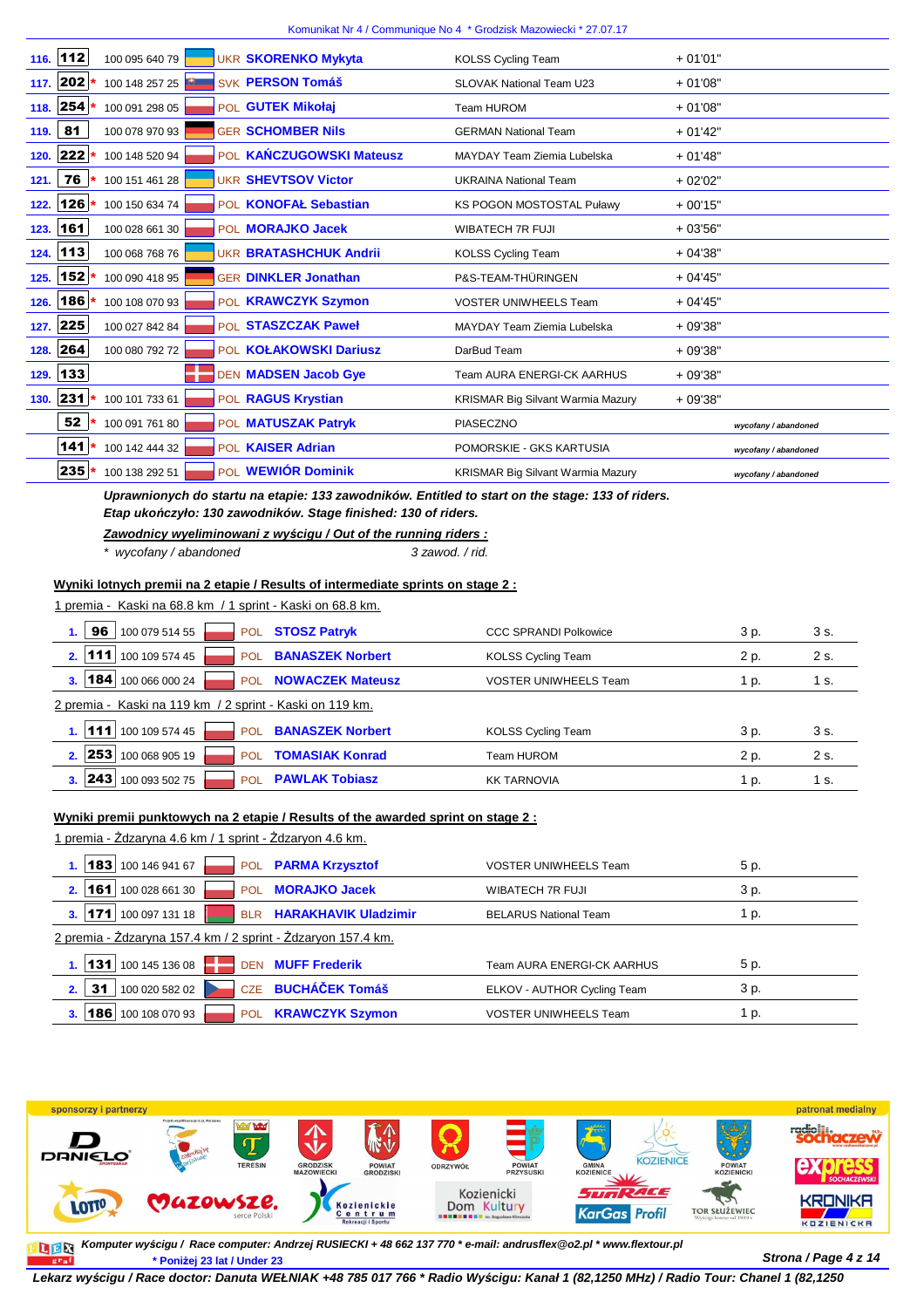#### **Klasyfikacja drużynowa na etapie 2 : Team classification on stage 2 :**

| Miejsce<br>Place | Drużyna<br>Team                          | Kod drużyny<br>Code team | Czas drużyny<br>Time team | Różnica<br>Gap |
|------------------|------------------------------------------|--------------------------|---------------------------|----------------|
| 1.               | <b>DOMIN SPORT</b>                       | <b>DSP</b>               | 11h 33' 42"               |                |
| 2.               | <b>WIBATECH 7R FUJI</b>                  | <b>WIB</b>               | 11h 33' 57"               | + 0h 00' 15"   |
| 3.               | <b>Team HUROM</b>                        | <b>THU</b>               | 11h 33' 57"               | + 0h 00' 15"   |
| 4.               | <b>CCC SPRANDI Polkowice</b>             | CCC                      | 11h 33' 57"               | $+$ 0h 00' 15" |
| 5.               | <b>P&amp;S-TEAM-THÜRINGEN</b>            | <b>PST</b>               | 11h 33' 57"               | $+$ 0h 00' 15" |
| 6.               | <b>VOSTER UNIWHEELS Team</b>             | <b>VOS</b>               | 11h 33' 57"               | $+$ 0h 00' 15" |
| 7.               | <b>ELKOV - AUTHOR Cycling Team</b>       | <b>ELA</b>               | 11h 33' 57"               | $+$ 0h 00' 15" |
| 8.               | <b>KED-STEVENS RADETEAM Berlin</b>       | <b>KED</b>               | 11h 33' 57"               | $+$ 0h 00' 15" |
| 9.               | <b>RIETUMU BANKA Riga</b>                | <b>RIE</b>               | 11h 33' 57"               | $+$ 0h 00' 15" |
| 10.              | <b>KOLSS Cycling Team</b>                | <b>KLS</b>               | 11h 33' 57"               | $+$ 0h 00' 15" |
| 11.              | <b>TC CHROBRY SCOTT Głogów</b>           | <b>TCC</b>               | 11h 33' 57"               | $+$ 0h 00' 15" |
| 12.              | <b>KS POGON MOSTOSTAL Puławy</b>         | <b>MOS</b>               | 11h 33' 57"               | $+$ 0h 00' 15" |
| 13.              | <b>SLOVAK National Team U23</b>          | <b>SNT</b>               | 11h 33' 57"               | $+$ 0h 00' 15" |
| 14.              | <b>TEAM FIXIT.NO</b>                     | <b>FIX</b>               | 11h 33' 57"               | $+$ 0h 00' 15" |
| 15.              | <b>DarBud Team</b>                       | <b>DAR</b>               | 11h 33' 57"               | $+$ 0h 00' 15" |
| 16.              | <b>KRISMAR Big Silvant Warmia Mazury</b> | <b>WIM</b>               | 11h 33' 57"               | $+$ 0h 00' 15" |
| 17.              | <b>UKRAINA National Team</b>             | <b>UNT</b>               | 11h 33' 57"               | $+$ 0h 00' 15" |
| 18.              | <b>KK TARNOVIA</b>                       | <b>TAR</b>               | 11h 33' 57"               | $+$ 0h 00' 15" |
| 19.              | <b>Team AURA ENERGI-CK AARHUS</b>        | <b>AUR</b>               | 11h 33' 57"               | $+$ 0h 00' 15" |
| 20.              | <b>GERMAN National Team</b>              | <b>GNT</b>               | 11h 33' 57"               | $+$ 0h 00' 15" |
| 21.              | <b>BELARUS National Team</b>             | <b>NCB</b>               | 11h 33' 57"               | $+$ 0h 00' 15" |
| 22.              | <b>SKC TUFO PROSTEJOV</b>                | <b>SKC</b>               | 11h 33' 57"               | $+$ 0h 00' 15" |
| 23.              | <b>MAYDAY Team Ziemia Lubelska</b>       | <b>MAY</b>               | 11h 33' 57"               | $+$ 0h 00' 15" |



**Strona / Page 5 z 14 \* Poniżej 23 lat / Under 23 Komputer wy***ś***cigu / Race computer: Andrzej RUSIECKI + 48 662 137 770 \* e-mail: andrusflex@o2.pl \* www.flextour.pl**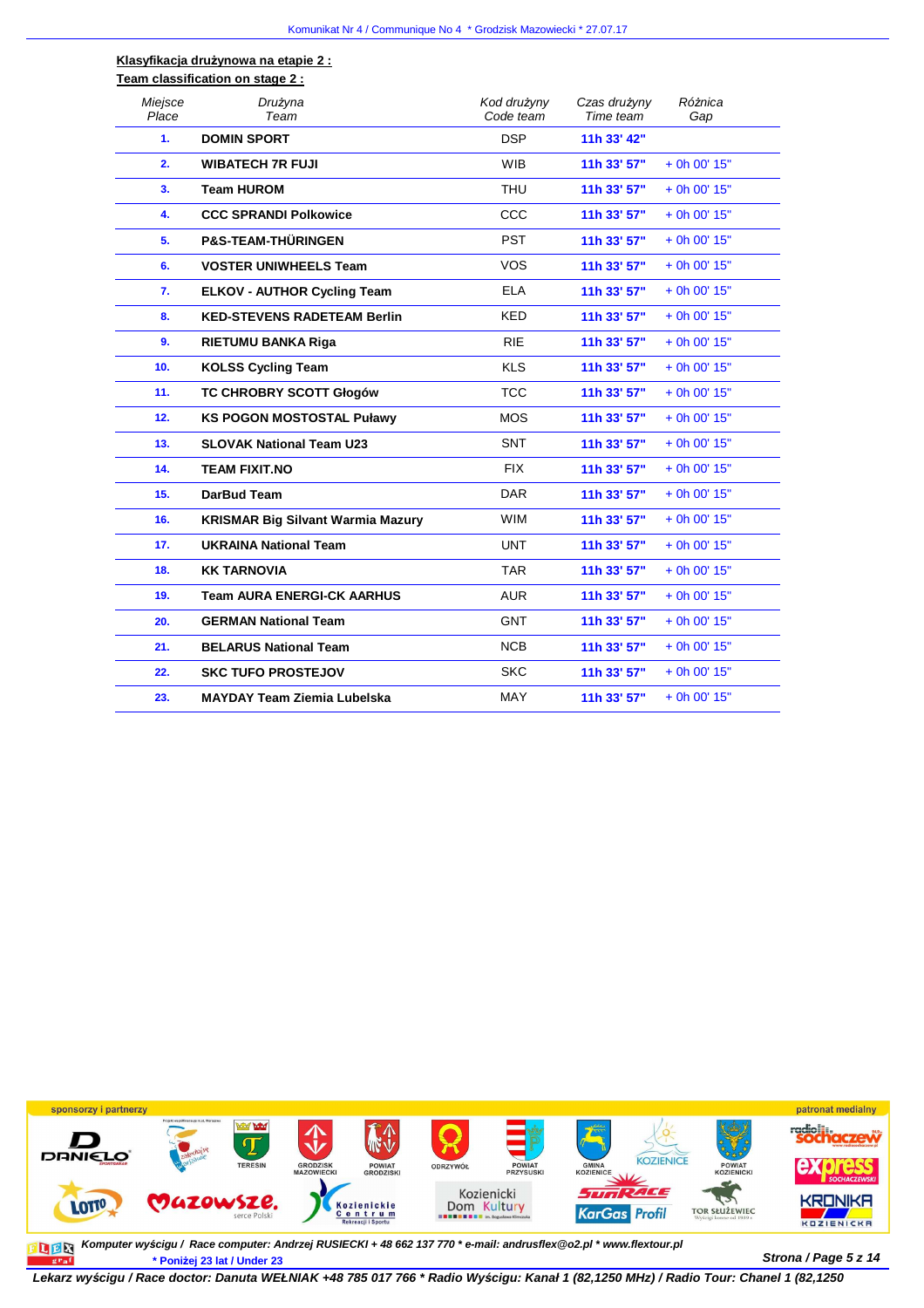#### **KLASYFIKACJE PO ETAPACH / GENERAL CLASSIFICATIONS:**

 $\mathbf{e}_{1}$ 

**Klasyfikacja indywidualna generalna po etapach : Individual general general classification : Vp = 43.719 km/h**

**Łączny dystans / Total distance: 340.3 km** 

|                        |                       |           | <b>SPONSOR: DANIELO Sportswear</b>                 |                                                                      |                      |                      |                              |
|------------------------|-----------------------|-----------|----------------------------------------------------|----------------------------------------------------------------------|----------------------|----------------------|------------------------------|
| Nr<br>M-ce<br>Place No | <b>UCI ID</b>         |           | NAZWISKO i imię<br>Name and first name             | Drużyna / Team                                                       | Czas<br>Time         | Różnica<br>Gap       | Ranking                      |
| 1.164                  | 100 053 545 82        |           | POL STEPNIAK Grzegorz                              | WIBATECH 7R FUJI                                                     | 7h 46' 50"           |                      | $+1$ $\triangle$             |
| 32<br>2.               | 100 025 105 63        |           | CZE KAŇKOVSKÝ Alois                                | ELKOV - AUTHOR Cycling Team                                          | 7h 46' 55"           | + 0h 00' 05"         | $-1$ $\blacktriangledown$    |
| 3.<br>42               | 100 074 617 08        |           | LAT BOGDANOVICS Maris                              | RIETUMU BANKA Riga                                                   | 7h 46' 57"           | + 0h 00' 07"         | ▶                            |
| 45<br>4.               | 100 075 275 84        |           | LAT LIEPINS Emils                                  | RIETUMU BANKA Riga                                                   | 7h 46' 58"           | + 0h 00' 08"         | $+6$ $\triangle$             |
| 5.<br>251              | 100 075 035 38        |           | POL LATOŃ Eryk                                     | Team HUROM                                                           | 7h 46' 58"           | + 0h 00' 08"         | $-1$ $\blacktriangledown$    |
| 96<br>6.               | 100 079 514 55        |           | POL STOSZ Patryk                                   | <b>CCC SPRANDI Polkowice</b>                                         | 7h 46' 58"           | + 0h 00' 08"         | $+2$ $\triangle$             |
| 7.114                  | 100 079 949 05        |           | POL BANASZEK Adrian                                | <b>KOLSS Cycling Team</b>                                            | 7h 46' 58"           | + 0h 00' 08"         | $-2$ $\blacktriangledown$    |
| 91<br>8.               | 100 033 181 88        |           | POL BIAŁOBŁOCKI Marcin                             | <b>CCC SPRANDI Polkowice</b>                                         | 7h 46' 59"           | + 0h 00' 09"         | $-2$ $\blacktriangledown$    |
| 9.<br>176              | 100 090 493 73        |           | BLR STROKAU Vasili                                 | <b>BELARUS National Team</b>                                         | 7h 47' 00"           | + 0h 00' 10"         | $-2$ $\blacktriangledown$    |
| 93<br>10.              | 100 086 286 37        |           | POL MAŁECKI Kamil                                  | <b>CCC SPRANDI Polkowice</b>                                         | 7h 47' 01"           | + 0h 00' 11"         | $-1$ $\blacktriangledown$    |
| 243<br>11.             | 100 093 502 75        |           | POL PAWLAK Tobiasz                                 | <b>KK TARNOVIA</b>                                                   | 7h 47' 02"           | + 0h 00' 12"         | $+1$ $\triangle$             |
| 84<br>12.              | 100 101 867 01        |           | <b>GER GROß Felix</b>                              | <b>GERMAN National Team</b>                                          | 7h 47' 02"           | + 0h 00' 12"         | $-1$ $\blacktriangledown$    |
| 13.<br>103             | 100 032 046 20        |           | POL MARYCZ Jarosław                                | <b>DOMIN SPORT</b>                                                   | 7h 47' 03"           | + 0h 00' 13"         | $+108$ $\triangle$           |
| 111<br>14.             | 100 109 574 45        |           | POL BANASZEK Norbert                               | <b>KOLSS Cycling Team</b>                                            | 7h 47' 03"           | + 0h 00' 13"         | $+14$ $\triangle$            |
| 35<br>15.              | 100 086 804 70        |           | CZE KUKRLE Michael                                 | ELKOV - AUTHOR Cycling Team                                          | 7h 47' 03"           | + 0h 00' 13"         | $-2$ $\blacktriangledown$    |
| 132<br>16.             | 100 143 942 75        |           | DEN BROGE Nils Lau Nyborg                          | Team AURA ENERGI-CK AARHUS                                           | 7h 47' 03"           | + 0h 00' 13"         | $-2$ $\blacktriangledown$    |
| $121$<br>17.           | 100 093 371 41        |           | POL GÓRECKI Patryk                                 | <b>KS POGON MOSTOSTAL Puławy</b>                                     | 7h 47' 03"           | + 0h 00' 13"         | $-2$ $\blacktriangledown$    |
| 253<br>18.             | 100 068 905 19        |           | POL TOMASIAK Konrad                                | Team HUROM                                                           | 7h 47' 04"           | + 0h 00' 14"         | $+3$ $\triangle$             |
| 85<br>19.              | 100 078 957 80        |           | <b>GER WEINSTEIN Domenic</b>                       | <b>GERMAN National Team</b>                                          | 7h 47' 04"           | + 0h 00' 14"         | $-2$ $\blacktriangledown$    |
| 20.<br>46              | 100 075 111 17        |           | LAT VOSEKALNS Andris                               | RIETUMU BANKA Riga                                                   | 7h 47' 04"           | + 0h 00' 14"         | $-2$ $\blacktriangledown$    |
| 21.<br>44              | 100 091 663 79        |           | LAT KANEPEJS Deins                                 | RIETUMU BANKA Riga                                                   | 7h 47' 05"           | + 0h 00' 15"         | $-2$ $\blacktriangledown$    |
| 41<br>22.              | 100 069 966 13        |           | <b>EST PRUUS Peeter</b>                            | RIETUMU BANKA Riga                                                   | 7h 47' 06"           | + 0h 00' 16"         | $-2$ $\blacktriangledown$    |
| 21<br>23.              | 100 079 516 57        |           | POL KONWA Piotr                                    | TC CHROBRY SCOTT Głogów                                              | 7h 47' 06"           | + 0h 00' 16"         | ▶                            |
| 156<br>24.             | 100 091 728 47        |           | GER JAGELER Robert                                 | P&S-TEAM-THÜRINGEN                                                   | 7h 47' 06"           | + 0h 00' 16"         | ▶                            |
| 181<br>25.             | 100 028 580 46        |           | POL KOMAR Mateusz                                  | <b>VOSTER UNIWHEELS Team</b>                                         | 7h 47' 07"           | + 0h 00' 17"         | ▶                            |
| 26.<br>92              | 100 087 302 83        |           | POL KACZMAREK Jakub                                | <b>CCC SPRANDI Polkowice</b>                                         | 7h 47' 07"           | + 0h 00' 17"         | ▶                            |
| 184<br>27.             | 100 066 000 24        |           | POL NOWACZEK Mateusz                               | VOSTER UNIWHEELS Team                                                | 7h 47' 08''          | + 0h 00' 18"         | $+9$ $\triangle$             |
| 95<br>28.              | 100 088 985 20        |           | POL MROŻEK Marcin                                  | <b>CCC SPRANDI Polkowice</b>                                         | 7h 47' 08"           | + 0h 00' 18"         | $-1$ $\blacktriangledown$    |
| 151<br>29.             | 100 536 737 20        |           | GER KÜHMEL Sandro                                  | P&S-TEAM-THÜRINGEN                                                   | 7h 47' 08"           | + 0h 00' 18"         | ▶                            |
| 245<br>30.             | 100 097 406 02        |           | POL SÓJKA Mikołaj                                  | <b>KK TARNOVIA</b>                                                   | 7h 47' 08"           | + 0h 00' 18"         | ▶                            |
| 134<br>31.             | 100 093 750 32        |           | DEN HALVORSEN Emil Baekhoj                         | Team AURA ENERGI-CK AARHUS                                           | 7h 47' 08"           | + 0h 00' 18"         | ▶                            |
| 32.<br>106             | 100 046 406 24        |           | POL ZIELIŃSKI Kamil                                | <b>DOMIN SPORT</b>                                                   | 7h 47' 09"           | + 0h 00' 19"         | ▶                            |
| 145<br>33.             | 100 094 247 44        |           | POL SŁAWEK Damian                                  | POMORSKIE - GKS KARTUSIA                                             | 7h 47' 09"           | + 0h 00' 19"         | ▶                            |
| 36<br>34.              | 100 046 275 87        |           | CZE HAČECKÝ Vojtech                                | ELKOV - AUTHOR Cycling Team                                          | 7h 47' 09"           | + 0h 00' 19"         | ▶                            |
| 33<br>35.              | 100 075 232 41        |           | CZE ČERNÝ Josef                                    | ELKOV - AUTHOR Cycling Team                                          | 7h 47' 09"           | + 0h 00' 19"         | ▶                            |
| 36.<br>162             | 100 033 917 48        |           | POL JANISZEWSKI Sylwester                          | WIBATECH 7R FUJI                                                     | 7h 47' 09"           | + 0h 00' 19"         | $+1$ $\triangle$             |
| 143<br>37.             | 100 098 695 30        |           | POL SOWIŃSKI Artur                                 | POMORSKIE - GKS KARTUSIA                                             | 7h 47' 09"           | + 0h 00' 19"         | $+1$ $\triangle$             |
| 51<br>38.              | 100 095 162 86        |           | POL TOMASZEWSKI Krzysztof                          | PIASECZNO                                                            | 7h 47' 09"           | + 0h 00' 19"         | $+1$ $\triangle$             |
|                        | sponsorzy i partnerzy |           |                                                    |                                                                      |                      |                      | patronat medialny            |
|                        |                       |           | <b>Company</b>                                     |                                                                      |                      | radio <sub>ill</sub> | <b>cnaczew</b>               |
| <b>DRNIELO</b>         |                       |           | <b>GRODZISK</b><br><b>TERESIN</b><br><b>POWIAT</b> | <b>KOZIENICE</b><br><b>POWIAT</b><br><b>GMINA</b><br>ODRZYWÓŁ        | <b>POWIAT</b>        |                      |                              |
|                        |                       |           | <b>MAZOWIECKI</b><br><b>GRODZISKI</b>              | <b>PRZYSUSKI</b><br><b>KOZIENICE</b><br><b>SURRACE</b><br>Kozienicki | KOZIENICKI           |                      |                              |
| <b>LOTTO</b>           |                       | VAZOWSZE. | Kozienickie<br>Centrum<br>Rekreacji i Sportu       | Dom Kultury<br><b>KarGas Profil</b>                                  | <b>TOR SŁUŻEWIEC</b> |                      | KRONIKA<br><b>KOZIENICKA</b> |

**Strona / Page 6 z 14 \* Poniżej 23 lat / Under 23 Komputer wy***ś***cigu / Race computer: Andrzej RUSIECKI + 48 662 137 770 \* e-mail: andrusflex@o2.pl \* www.flextour.pl**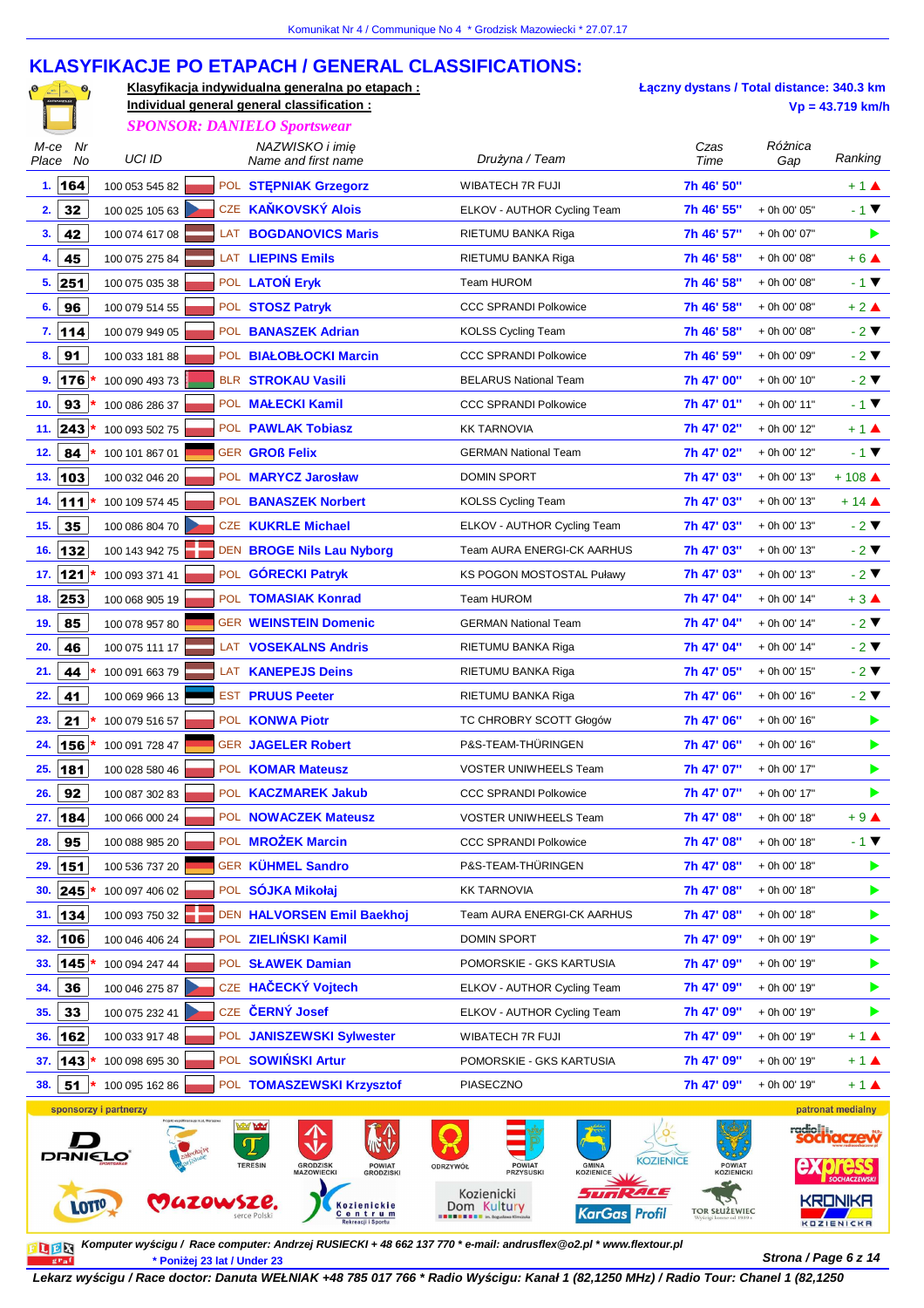| 39. | 172      | 100 329 875 59        |            | <b>BLR SHNYRKO Aliaksei</b>     | <b>BELARUS National Team</b>     | 7h 47' 09" | + 0h 00' 19"      | $+1$ $\triangle$ |
|-----|----------|-----------------------|------------|---------------------------------|----------------------------------|------------|-------------------|------------------|
| 40. | 6        | 100 138 535 03        |            | NOR <b>BLÅLID Marius</b>        | <b>TEAM FIXIT.NO</b>             | 7h 47' 10" | + 0h 00' 20"      | $+1$ $\triangle$ |
| 41. | 43       | 100 101 721 49        |            | LAT GAVARS Eriks Toms           | RIETUMU BANKA Riga               | 7h 47' 10" | + 0h 00' 20"      | $+1$ $\triangle$ |
| 42. | 94       | 100 045 999 05        |            | <b>BUL MIHAYLOV Nikolay</b>     | <b>CCC SPRANDI Polkowice</b>     | 7h 47' 10" | + 0h 00' 20"      | $+1$ $\triangle$ |
| 43. | 31       | 100 020 582 02        |            | CZE BUCHÁČEK Tomáš              | ELKOV - AUTHOR Cycling Team      | 7h 47' 10" | + 0h 00' 20"      | $+1$ $\triangle$ |
| 44. | 173      | 100 145 851 44        |            | <b>BLR SAROKA Aliaksandr</b>    | <b>BELARUS National Team</b>     | 7h 47' 11" | + 0h 00' 21"      | $+2$ $\triangle$ |
| 45. | 1        | 100 079 136 65        | <b>FIN</b> | <b>MANNINEN Matti</b>           | TEAM FIXIT.NO                    | 7h 47' 11" | + 0h 00' 21"      | $+2$ $\triangle$ |
| 46. | 171      | 100 097 131 18        |            | <b>BLR HARAKHAVIK Uladzimir</b> | <b>BELARUS National Team</b>     | 7h 47' 11" | + 0h 00' 21"      | $+2$ $\triangle$ |
| 47. | 182      | 100 056 069 84        |            | POL PODLASKI Michał             | <b>VOSTER UNIWHEELS Team</b>     | 7h 47' 12" | + 0h 00' 22"      | $+2$ $\triangle$ |
| 48. | 136      | 100 150 767 13        |            | <b>DEN POULSEN August Mors</b>  | Team AURA ENERGI-CK AARHUS       | 7h 47' 12" | + 0h 00' 22"      | $+3$ $\triangle$ |
| 49. | 131      | 100 145 136 08        |            | <b>DEN MUFF Frederik</b>        | Team AURA ENERGI-CK AARHUS       | 7h 47' 12" | + 0h 00' 22"      | $+3$ $\triangle$ |
| 50. | 261      | 100 026 110 01        |            | POL <b>DUDZIAK Tomasz</b>       | DarBud Team                      | 7h 47' 12" | + 0h 00' 22"      | $+3$ $\triangle$ |
| 51. | 102      | 100 033 143 50        |            | POL DETKO Artur                 | <b>DOMIN SPORT</b>               | 7h 47' 12" | + 0h 00' 22"      | $+3$ $\triangle$ |
| 52. | 64       | 100 091 727 46        |            | <b>GER FRANZ Marcel</b>         | KED-STEVENS RADETEAM Berlin      | 7h 47' 13" | + 0h 00' 23"      | $+3$ $\triangle$ |
| 53. | 16       | 100 069 035 52        |            | POL PSZCZOLARSKI Wojciech       | <b>SKC TUFO PROSTEJOV</b>        | 7h 47' 13" | + 0h 00' 23"      | $+4$ $\triangle$ |
| 54. | 246      | 100 090 331 08        |            | POL KRZYWDA Patryk              | <b>KK TARNOVIA</b>               | 7h 47' 13" | + 0h 00' 23"      | $+4$ $\triangle$ |
| 55. | 256      | 100 109 575 46        |            | POL ANIOLKOWSKI Stanisław       | Team HUROM                       | 7h 47' 14" | + 0h 00' 24"      | $+6$ $\triangle$ |
| 56. | 34       | 100 098 087 04        |            | <b>CZE CAMRDA Pavel</b>         | ELKOV - AUTHOR Cycling Team      | 7h 47' 14" | + 0h 00' 24"      | $+6$ $\triangle$ |
| 57. | 22       | 100 158 475 58        |            | POL JAGIEŁA Adam                | TC CHROBRY SCOTT Głogów          | 7h 47' 14" | + 0h 00' 24"      | $+6$ $\triangle$ |
| 58. | 174      | 100 078 975 01        |            | <b>BLR DUBOUSKI Uladzislau</b>  | <b>BELARUS National Team</b>     | 7h 47' 14" | + 0h 00' 24"      | $+6$ $\triangle$ |
| 59. | 241      | 100 133 945 69        |            | POL KARBOWY Marcin              | <b>KK TARNOVIA</b>               | 7h 47' 14" | + 0h 00' 24"      | $+6A$            |
| 60. | 263      | 100 160 971 32        |            | POL MATOSZKO Filip              | DarBud Team                      | 7h 47' 14" | + 0h 00' 24"      | $+6$ $\triangle$ |
|     | 61.  262 | 100 158 482 65        |            | POL <b>KLOC Dawid</b>           | DarBud Team                      | 7h 47' 14" | + 0h 00' 24"      | $+6$ $\triangle$ |
| 62. | 252      | 100 028 376 36        |            | POL MATYSIAK Bartłomiej         | Team HUROM                       | 7h 47' 14" | + 0h 00' 24"      | $+6$ $\triangle$ |
| 63. | 26       | 100 158 514 00        |            | POL SZÓSTKA Paweł               | TC CHROBRY SCOTT Głogów          | 7h 47' 15" | + 0h 00' 25"      | $+6$ $\triangle$ |
| 64. | 14       | 100 087 085 60        |            | CZE ZAHÁLKA Matej               | <b>SKC TUFO PROSTEJOV</b>        | 7h 47' 15" | + 0h 00' 25"      | $+6$ $\triangle$ |
| 65. | 11       | 100 053 645 85        |            | POL TEKLIŃSKI Adrian            | <b>SKC TUFO PROSTEJOV</b>        | 7h 47' 15" | + 0h 00' 25"      | $+6$ $\triangle$ |
| 66. | 185      | 100 079 518 59        |            | POL GRABIS Mateusz              | <b>VOSTER UNIWHEELS Team</b>     | 7h 47' 15" | + 0h 00' 25"      | $+6$ $\triangle$ |
|     | 67. 105  | 100 055 194 82        |            | POL CHARUCKI Paweł              | DOMIN SPORT                      | 7h 47' 15" | + 0h 00' 25"      | $+6$ $\triangle$ |
| 68. | 101      | 100 072 469 91        |            | POL KOSTECKI Patryk             | DOMIN SPORT                      | 7h 47' 15" | + 0h 00' 25"      | $+6$ $\triangle$ |
| 69. | 5        | 100 510 131 89        |            | NOR SPIKSETH Elias Angell       | TEAM FIXIT.NO                    | 7h 47' 15" | + 0h 00' 25"      | $+7$ $\triangle$ |
| 70. | 24       | 100 144 490 41        |            | POL WSÓŁ Damian                 | TC CHROBRY SCOTT Głogów          | 7h 47' 16" | + 0h 00' 26"      | $+7$ $\triangle$ |
| 71. | 116      | 100 098 015 29        |            | <b>UKR BONDARENKO Pavlo</b>     | <b>KOLSS Cycling Team</b>        | 7h 47' 16" | + 0h 00' 26"      | $+7$ $\triangle$ |
| 72. | 61       | 100 101 782 13        |            | <b>GER MAGDEBURG Tobias</b>     | KED-STEVENS RADETEAM Berlin      | 7h 47' 16" | + 0h 00' 26"      | $+7$ $\triangle$ |
| 73. | 135      | 100 150 642 82        |            | DEN MOLLER Nikolaj Vejlby       | Team AURA ENERGI-CK AARHUS       | 7h 47' 16" | + 0h 00' 26"      | $+7$ $\triangle$ |
| 74. | 115      | 100 112 413 71        |            | <b>UKR SOLTASIUK Vladyslav</b>  | <b>KOLSS Cycling Team</b>        | 7h 47' 16" | + 0h 00' 26"      | $+7$ $\triangle$ |
| 75. | 15       | 100 150 930 79        |            | CZE OTRUBA Jakub                | SKC TUFO PROSTEJOV               | 7h 47' 16" | + 0h 00' 26"      | $+7$ $\triangle$ |
| 76. | 62       | 100 101 695 23        |            | <b>GER SCHMIEDEL Sebastian</b>  | KED-STEVENS RADETEAM Berlin      | 7h 47' 16" | + 0h 00' 26"      | $+7$ $\triangle$ |
| 77. | 25       | 100 150 929 78        |            | POL MURIAS Jakub                | TC CHROBRY SCOTT Głogów          | 7h 47' 17" | + 0h 00' 27"      | $+7$ $\triangle$ |
| 78. | 201      | 100 078 169 68        |            | SVK LAJCHA Juraj                | SLOVAK National Team U23         | 7h 47' 17" | + 0h 00' 27"      | $+7$ $\triangle$ |
| 79. | 122      | 100 097 178 65        |            | POL SOLIŃSKI Patryk             | <b>KS POGON MOSTOSTAL Puławy</b> | 7h 47' 17" | + 0h 00' 27"      | $+7$ $\triangle$ |
| 80. | 3        | 100 099 897 68        |            | <b>NOR MADSEN Kristoffer</b>    | TEAM FIXIT.NO                    | 7h 47' 18" | + 0h 00' 28"      | $+7$ $\triangle$ |
| 81. | 13       | 100 071 811 15        |            | <b>CZE HAMPL Petr</b>           | <b>SKC TUFO PROSTEJOV</b>        | 7h 47' 18" | + 0h 00' 28"      | $+7$ $\triangle$ |
|     |          | sponsorzy i partnerzy |            |                                 |                                  |            | patronat medialny |                  |



**Strona / Page 7 z 14 \* Poniżej 23 lat / Under 23 Komputer wy***ś***cigu / Race computer: Andrzej RUSIECKI + 48 662 137 770 \* e-mail: andrusflex@o2.pl \* www.flextour.pl**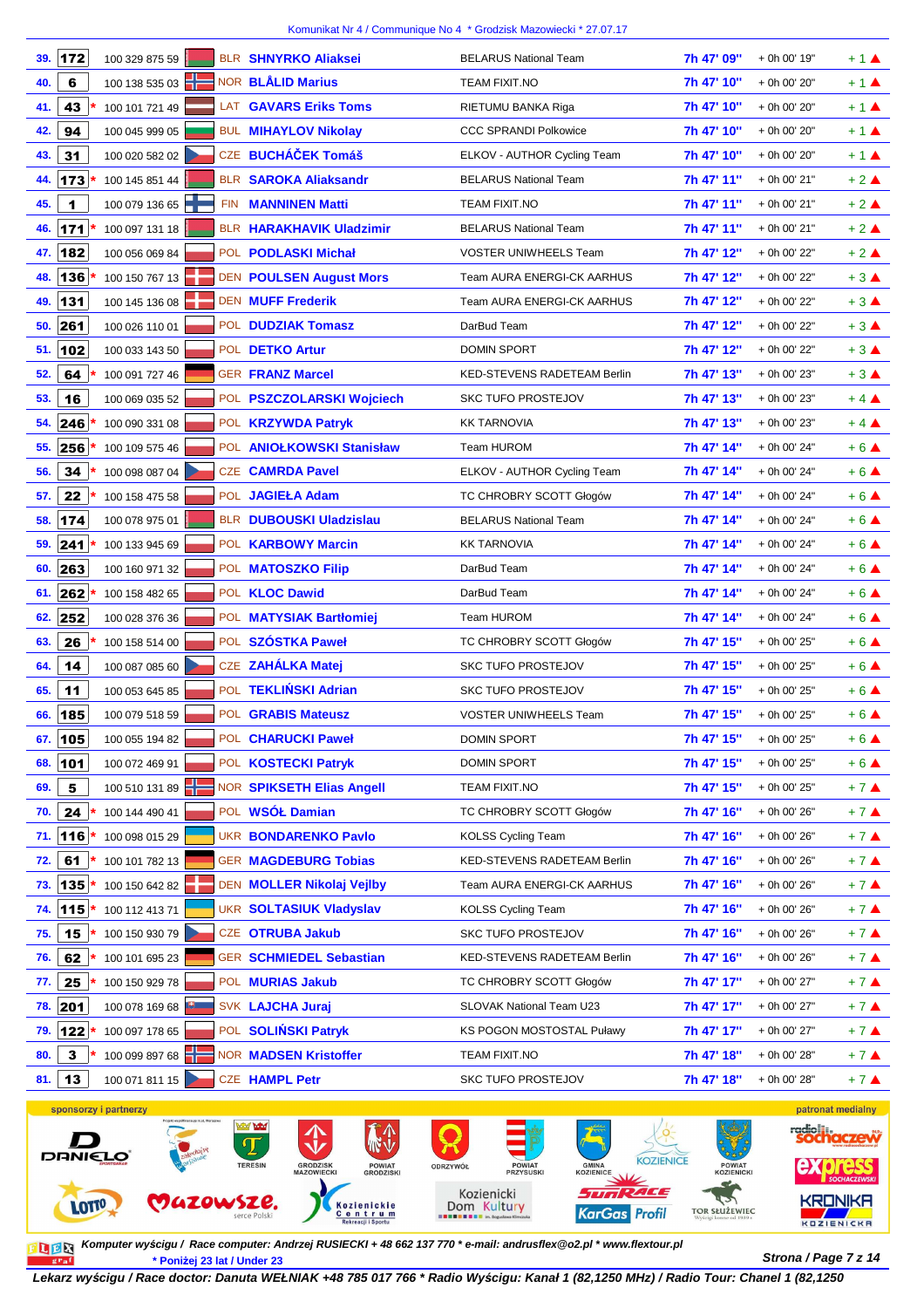| 82.  | 206 *        | 100 145 968 64        |                                       | SVK SZÁSZ Adam                 | SLOVAK National Team U23                 | 7h 47' 18"                  | + 0h 00' 28" | $+7$ $\triangle$            |
|------|--------------|-----------------------|---------------------------------------|--------------------------------|------------------------------------------|-----------------------------|--------------|-----------------------------|
| 83.  | $\mathbf{z}$ | 100 510 133 91        |                                       | NOR JENSEN Jan William         | <b>TEAM FIXIT.NO</b>                     | 7h 47' 18"                  | + 0h 00' 28" | $+7$ $\triangle$            |
| 84.  | 155          | 100 506 365 09        |                                       | GER KÄßMANN Fabian             | P&S-TEAM-THÜRINGEN                       | 7h 47' 18"                  | + 0h 00' 28" | $+7$ $\triangle$            |
| 85.  | 236          | 100 143 891 24        |                                       | POL MATUSIAK Sebastian         | KRISMAR Big Silvant Warmia Mazury        | 7h 47' 19"                  | + 0h 00' 29" | $+9$ $\triangle$            |
| 86.  | 4            | 100 101 170 80        |                                       | <b>NOR JACOBSEN Andreas</b>    | TEAM FIXIT.NO                            | 7h 47' 20"                  | + 0h 00' 30" | $+9$ $\triangle$            |
| 87.  | 255          | 100 068 907 21        |                                       | POL MIGDAŁ Wojciech            | Team HUROM                               | 7h 47' 20"                  | + 0h 00' 30" | $+9$ $\triangle$            |
| 88.  | 73           | 100 097 334 27        |                                       | <b>UKR SHEVCHUK Taras</b>      | <b>UKRAINA National Team</b>             | 7h 47' 20"                  | + 0h 00' 30" | $+9$ $\triangle$            |
| 89.  | 204          | 100 107 769 83        |                                       | <b>SVK VOJTEK Miloš</b>        | <b>SLOVAK National Team U23</b>          | 7h 47' 20"                  | + 0h 00' 30" | $+9$ $\triangle$            |
| 90.  | 86           | 100 059 674 03        |                                       | <b>GER REINHARDT Theo</b>      | <b>GERMAN National Team</b>              | 7h 47' 21"                  | + 0h 00' 31" | $+9$ $\triangle$            |
| 91.  | 183          | 100 146 941 67        |                                       | POL PARMA Krzysztof            | VOSTER UNIWHEELS Team                    | 7h 47' 21"                  | + 0h 00' 31" | $+9$ $\triangle$            |
| 92.  | 71           | 100 086 658 21        |                                       | <b>UKR BUDYAK Anatoliy</b>     | <b>UKRAINA National Team</b>             | 7h 47' 21"                  | + 0h 00' 31" | $+9$ $\triangle$            |
| 93.  | 63           | 100 143 861 91        |                                       | <b>GER AUGUSTIN Hannes</b>     | KED-STEVENS RADETEAM Berlin              | 7h 47' 22"                  | + 0h 00' 32" | $+9$ $\triangle$            |
| 94.  | 65           | 100 364 594 52 **     |                                       | SYR JASER Nazir                | <b>KED-STEVENS RADETEAM Berlin</b>       | 7h 47' 22"                  | + 0h 00' 32" | $+9$ $\triangle$            |
| 95.  | 126          | 100 150 634 74        |                                       | POL KONOFAŁ Sebastian          | KS POGON MOSTOSTAL Puławy                | 7h 47' 22"                  | + 0h 00' 32" | $+10$ $\triangle$           |
| 96.  | 221          | 100 150 609 49        |                                       | POL <b>KRUPA Adrian</b>        | MAYDAY Team Ziemia Lubelska              | 7h 47' 23"                  | + 0h 00' 33" | $+10$ $\triangle$           |
| 97.  | $153 *$      | 100 144 811 71        |                                       | <b>GER FRANZ Toni</b>          | P&S-TEAM-THÜRINGEN                       | 7h 47' 23"                  | + 0h 00' 33" | $+10$ $\triangle$           |
| 98.  | 233          | 100 150 616 56        |                                       | POL RAJCH Bartłomiej           | <b>KRISMAR Big Silvant Warmia Mazury</b> | 7h 47' 23"                  | + 0h 00' 33" | $+10$ $\triangle$           |
| 99.  | 74           | 100 096 409 72        |                                       | <b>UKR UDOD Rinat</b>          | <b>UKRAINA National Team</b>             | 7h 47' 23"                  | + 0h 00' 33" | $+10$ $\triangle$           |
| 100. | 163          | 100 062 711 33        |                                       | POL BARTKIEWICZ Andrzej        | <b>WIBATECH 7R FUJI</b>                  | 7h 47' 23"                  | + 0h 00' 33" | $+10$ $\triangle$           |
| 101. | 75           | 100 111 452 80        |                                       | <b>UKR SHCHERBAN Vladyslav</b> | <b>UKRAINA National Team</b>             | 7h 47' 24"                  | + 0h 00' 34" | $+11$ $\triangle$           |
| 102. | 23           | 100 158 481 64        |                                       | POL JATCZAK Artur              | TC CHROBRY SCOTT Głogów                  | 7h 47' 24"                  | + 0h 00' 34" | $+11$ $\triangle$           |
| 103. | $ 205 $ *    | 100 100 400 86        |                                       | SVK VANČO Filip                | SLOVAK National Team U23                 | 7h 47' 24"                  | + 0h 00' 34" | $+11$ $\triangle$           |
| 104. | 223          | 100 148 517 91        |                                       | POL KRASIŃSKI Łukasz           | MAYDAY Team Ziemia Lubelska              | 7h 47' 25"                  | + 0h 00' 35" | $+12$ $\triangle$           |
| 105. | 72           | 100 133 951 75        |                                       | <b>UKR ZUBENKO Mykyta</b>      | <b>UKRAINA National Team</b>             | 7h 47' 26"                  | + 0h 00' 36" | $+12$ $\triangle$           |
| 106. | 232          | 100 100 917 21        |                                       | POL WALECKI Kamil              | <b>KRISMAR Big Silvant Warmia Mazury</b> | 7h 47' 26"                  | + 0h 00' 36" | $+12$ $\triangle$           |
| 107. | 83           | 100 101 840 71        |                                       | <b>GER FLICKE Bastian</b>      | <b>GERMAN National Team</b>              | 7h 47' 26"                  | + 0h 00' 36" | $+12$ $\triangle$           |
| 108. | 104          | 100 015 774 44        |                                       | POL REBIEWSKI Jarosław         | <b>DOMIN SPORT</b>                       | 7h 47' 27"                  | + 0h 00' 37" | $+12$ $\triangle$           |
| 109. | $125$ *      | 100 150 646 86        |                                       | POL PEKALA Piotr               | KS POGON MOSTOSTAL Puławy                | 7h 47' 29"                  | + 0h 00' 39" | $+13$ $\triangle$           |
|      | 110. 203 *   | 100 112 209 61        |                                       | <b>SVK SZABO Miklos</b>        | SLOVAK National Team U23                 | 7h 47' 29"                  | + 0h 00' 39" | $+13$ $\triangle$           |
| 111. | 226          | 100 145 737 27        |                                       | POL <b>KARPIUK Adrian</b>      | MAYDAY Team Ziemia Lubelska              | 7h 47' 30"                  | + 0h 00' 40" | $+13$ $\triangle$           |
| 112. | $254*$       | 100 091 298 05        |                                       | POL GUTEK Mikołaj              | Team HUROM                               | 7h 47' 59"                  | + 0h 01' 09" | $-90$ $\blacktriangledown$  |
|      | 113. 112     | 100 095 640 79        |                                       | <b>UKR SKORENKO Mykyta</b>     | <b>KOLSS Cycling Team</b>                | 7h 47' 59"                  | + 0h 01' 09" | $-57$ $\blacktriangledown$  |
| 114. | $202*$       | 100 148 257 25        |                                       | SVK PERSON Tomáš               | SLOVAK National Team U23                 | 7h 48' 06"                  | + 0h 01' 16" | $-54$ $\blacktriangledown$  |
| 115. | 66           | 100 161 309 79        |                                       | <b>GER GEBAUER Oskar</b>       | KED-STEVENS RADETEAM Berlin              | 7h 48' 38"                  | + 0h 01' 48" | $+11$ $\triangle$           |
| 116. | 222          | 100 148 520 94        |                                       | POL KAŃCZUGOWSKI Mateusz       | MAYDAY Team Ziemia Lubelska              | 7h 48' 57"                  | + 0h 02' 07" | $-1$ $\blacktriangledown$   |
| 117. | 76           | 100 151 461 28        |                                       | <b>UKR SHEVTSOV Victor</b>     | <b>UKRAINA National Team</b>             | 7h 48' 59"                  | + 0h 02' 09" | $-67$ $\blacktriangledown$  |
|      | 118. 124 *   | 100 150 637 77        |                                       | POL KUCIO Krzysztof            | <b>KS POGON MOSTOSTAL Puławy</b>         | 7h 48' 59"                  | + 0h 02' 09" | $+11$ $\triangle$           |
| 119. | 81           | 100 078 970 93        |                                       | <b>GER SCHOMBER Nils</b>       | <b>GERMAN National Team</b>              | 7h 49' 35"                  | + 0h 02' 45" | $+9$ $\triangle$            |
| 120. | $154*$       | 100 097 460 56        |                                       | <b>GER HAUPT Tarik</b>         | P&S-TEAM-THÜRINGEN                       | 7h 49' 37"                  | + 0h 02' 47" | $+10$ $\triangle$           |
| 121. | $166*$       | 100 150 932 81        |                                       | POL TRACZ Szymon               | WIBATECH 7R FUJI                         | 7h 49' 41"                  | + 0h 02' 51" | $+11$ $\triangle$           |
| 122. | 165          | 100 074 974 74        |                                       | POL OBORSKI Dominik            | WIBATECH 7R FUJI                         | 7h 49' 44"                  | + 0h 02' 54" | $+11$ $\triangle$           |
| 123. | 186 *        | 100 108 070 93        |                                       | POL KRAWCZYK Szymon            | <b>VOSTER UNIWHEELS Team</b>             | 7h 51' 34"                  | + 0h 04' 44" | $-107$ $\blacktriangledown$ |
| 124. | $152*$       | 100 090 418 95        |                                       | GER DINKLER Jonathan           | P&S-TEAM-THÜRINGEN                       | 7h 51' 41"                  | + 0h 04' 51" | $-79$ $\blacktriangledown$  |
|      |              | sponsorzy i partnerzy |                                       |                                |                                          |                             |              | patronat medialny           |
|      |              |                       | Projekt współfinansuje m.st, Warszawa | <b>MON MON</b><br>$\Lambda$    | $f \wedge$ $\qquad \qquad$               | $\sqrt{\frac{1}{2}}$<br>出生义 | radio i      |                             |



**Strona / Page 8 z 14 \* Poniżej 23 lat / Under 23 Komputer wy***ś***cigu / Race computer: Andrzej RUSIECKI + 48 662 137 770 \* e-mail: andrusflex@o2.pl \* www.flextour.pl**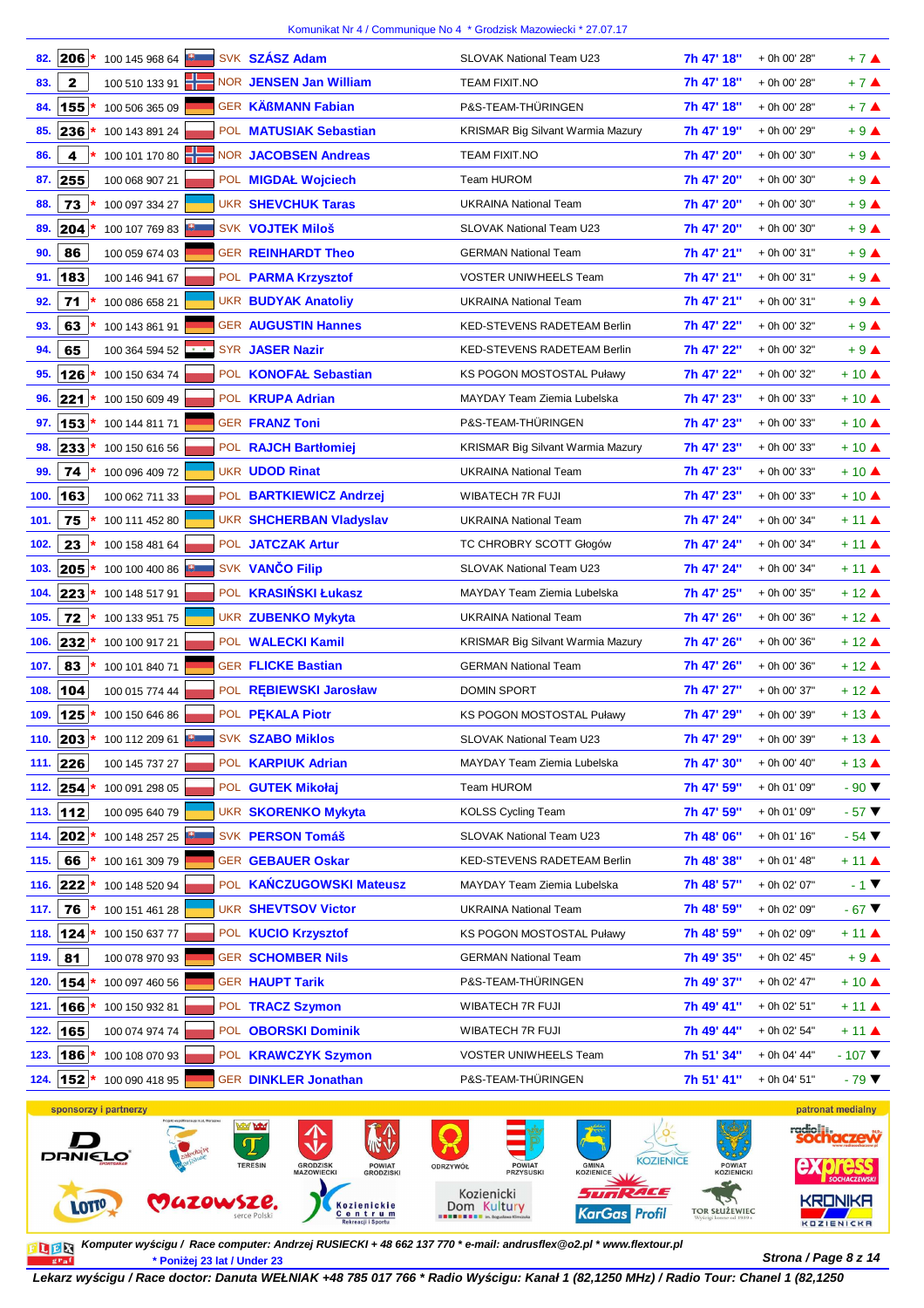|                           |                                                                                                   |                                        | Komunikat Nr 4 / Communique No 4 * Grodzisk Mazowiecki * 27.07.17 |              |                |                            |
|---------------------------|---------------------------------------------------------------------------------------------------|----------------------------------------|-------------------------------------------------------------------|--------------|----------------|----------------------------|
| 113<br>125.               | 100 068 768 76                                                                                    | <b>UKR BRATASHCHUK Andrii</b>          | <b>KOLSS Cycling Team</b>                                         | 7h 51' 42"   | + 0h 04' 52"   | $-32$ $\blacktriangledown$ |
| 161<br>126.               | 100 028 661 30                                                                                    | POL <b>MORAJKO Jacek</b>               | <b>WIBATECH 7R FUJI</b>                                           | 7h 53' 04"   | + 0h 06' 14"   | $+5$ $\triangle$           |
| 264<br>127.               | 100 080 792 72                                                                                    | POL KOŁAKOWSKI Dariusz                 | DarBud Team                                                       | 7h 56' 36"   | + 0h 09' 46"   | $-68$ $\blacktriangledown$ |
| 231<br>128.               | 100 101 733 61                                                                                    | POL RAGUS Krystian                     | KRISMAR Big Silvant Warmia Mazury                                 | 7h 56' 45"   | + 0h 09' 55"   | $-24$ $\blacktriangledown$ |
| 225<br>129.               | 100 027 842 84                                                                                    | POL STASZCZAK Paweł                    | MAYDAY Team Ziemia Lubelska                                       | 7h 57' 17"   | + 0h 10' 27"   | $-4$ $\blacktriangledown$  |
| 133<br>130.               |                                                                                                   | DEN MADSEN Jacob Gye                   | <b>Team AURA ENERGI-CK AARHUS</b>                                 | 7h 57' 28"   | + 0h 10' 38"   | $-3$ $\blacktriangledown$  |
| <b>LOTP, AND ALLER</b>    | Klasyfikacja do lat 23 po etapach :<br>Under 23 general classification :<br><b>SPONSOR: LOTTO</b> |                                        |                                                                   |              |                |                            |
| Nr<br>M-ce<br>Place<br>No | UCI ID                                                                                            | NAZWISKO i imię<br>Name and first name | Drużyna / Team                                                    | Czas<br>Time | Różnica<br>Gap |                            |
| 1. 176                    | 100 090 493 73                                                                                    | <b>BLR STROKAU Vasili</b>              | <b>BELARUS National Team</b>                                      | 7h 47' 00"   |                |                            |
| 2.<br>93                  | 100 086 286 37                                                                                    | POL MALECKI Kamil                      | <b>CCC SPRANDI Polkowice</b>                                      | 7h 47' 01"   | + 0h 00' 01"   |                            |
| 3.  243                   | 100 093 502 75                                                                                    | POL PAWLAK Tobiasz                     | <b>KK TARNOVIA</b>                                                | 7h 47' 02"   | + 0h 00' 02"   |                            |
| 84<br>4.                  | 100 101 867 01                                                                                    | <b>GER GROß Felix</b>                  | <b>GERMAN National Team</b>                                       | 7h 47' 02"   | + 0h 00' 02"   |                            |
| 111<br>5.                 | 100 109 574 45                                                                                    | POL BANASZEK Norbert                   | <b>KOLSS Cycling Team</b>                                         | 7h 47' 03"   | + 0h 00' 03"   |                            |
| 121<br>6.                 | 100 093 371 41                                                                                    | POL GÓRECKI Patryk                     | KS POGON MOSTOSTAL Puławy                                         | 7h 47' 03"   | + 0h 00' 03"   |                            |
| 44<br>7.                  | 100 091 663 79                                                                                    | LAT KANEPEJS Deins                     | RIETUMU BANKA Riga                                                | 7h 47' 05"   | + 0h 00' 05"   |                            |
| 21<br>8.                  | 100 079 516 57                                                                                    | POL KONWA Piotr                        | TC CHROBRY SCOTT Głogów                                           | 7h 47' 06"   | + 0h 00' 06"   |                            |
| 9.<br>156                 | 100 091 728 47                                                                                    | <b>GER JAGELER Robert</b>              | P&S-TEAM-THÜRINGEN                                                | 7h 47' 06"   | + 0h 00' 06"   |                            |
| 245<br>10.                | 100 097 406 02                                                                                    | POL SÓJKA Mikołaj                      | <b>KK TARNOVIA</b>                                                | 7h 47' 08"   | + 0h 00' 08"   |                            |
| 145<br>11.                | 100 094 247 44                                                                                    | POL SŁAWEK Damian                      | POMORSKIE - GKS KARTUSIA                                          | 7h 47' 09"   | + 0h 00' 09"   |                            |
| 143<br>12.                | 100 098 695 30                                                                                    | POL SOWIŃSKI Artur                     | POMORSKIE - GKS KARTUSIA                                          | 7h 47' 09"   | + 0h 00' 09"   |                            |
| 51<br>13.                 | 100 095 162 86                                                                                    | POL TOMASZEWSKI Krzysztof              | PIASECZNO                                                         | 7h 47' 09"   | + 0h 00' 09"   |                            |
| 43<br>14.                 | 100 101 721 49                                                                                    | LAT GAVARS Eriks Toms                  | RIETUMU BANKA Riga                                                | 7h 47' 10"   | + 0h 00' 10"   |                            |
| 173<br>15.                | 100 145 851 44                                                                                    | <b>BLR SAROKA Aliaksandr</b>           | <b>BELARUS National Team</b>                                      | 7h 47' 11"   | + 0h 00' 11"   |                            |
| $171$<br>16.              | 100 097 131 18                                                                                    | <b>BLR HARAKHAVIK Uladzimir</b>        | <b>BELARUS National Team</b>                                      | 7h 47' 11"   | + 0h 00' 11"   |                            |
| 17. 136                   | 100 150 767 13                                                                                    | <b>DEN POULSEN August Mors</b>         | Team AURA ENERGI-CK AARHUS                                        | 7h 47' 12"   | + 0h 00' 12"   |                            |
| 18.<br>64                 | 100 091 727 46                                                                                    | <b>GER FRANZ Marcel</b>                | KED-STEVENS RADETEAM Berlin                                       | 7h 47' 13"   | + 0h 00' 13"   |                            |
| 246<br>19.                | 100 090 331 08                                                                                    | POL <b>KRZYWDA Patryk</b>              | <b>KK TARNOVIA</b>                                                | 7h 47' 13"   | + 0h 00' 13"   |                            |
| 256<br>20.                | 100 109 575 46                                                                                    | POL ANIOŁKOWSKI Stanisław              | Team HUROM                                                        | 7h 47' 14"   | + 0h 00' 14"   |                            |
| 34<br>21.                 | 100 098 087 04                                                                                    | CZE CAMRDA Pavel                       | ELKOV - AUTHOR Cycling Team                                       | 7h 47' 14"   | + 0h 00' 14"   |                            |
| 22<br>22.                 | 100 158 475 58                                                                                    | POL JAGIEŁA Adam                       | TC CHROBRY SCOTT Głogów                                           | 7h 47' 14"   | + 0h 00' 14"   |                            |
| 241<br>23.                | 100 133 945 69                                                                                    | POL KARBOWY Marcin                     | KK TARNOVIA                                                       | 7h 47' 14"   | + 0h 00' 14"   |                            |
| 262<br>24.                | 100 158 482 65                                                                                    | POL KLOC Dawid                         | DarBud Team                                                       | 7h 47' 14"   | + 0h 00' 14"   |                            |
| 26<br>25.                 | 100 158 514 00                                                                                    | POL SZÓSTKA Paweł                      | TC CHROBRY SCOTT Głogów                                           | 7h 47' 15"   | + 0h 00' 15"   |                            |
| 26.<br>24                 | 100 144 490 41                                                                                    | POL WSÓŁ Damian                        | TC CHROBRY SCOTT Głogów                                           | 7h 47' 16"   | + 0h 00' 16"   |                            |
| 116<br>27.                | 100 098 015 29                                                                                    | UKR BONDARENKO Pavlo                   | <b>KOLSS Cycling Team</b>                                         | 7h 47' 16"   | + 0h 00' 16"   |                            |
| 61<br>28.                 | 100 101 782 13                                                                                    | <b>GER MAGDEBURG Tobias</b>            | KED-STEVENS RADETEAM Berlin                                       | 7h 47' 16"   | + 0h 00' 16"   |                            |
| 135<br>29.                | 100 150 642 82                                                                                    | DEN MOLLER Nikolaj Vejlby              | Team AURA ENERGI-CK AARHUS                                        | 7h 47' 16"   | + 0h 00' 16"   |                            |
| 30.<br>115                | 100 112 413 71                                                                                    | <b>UKR SOLTASIUK Vladyslav</b>         | <b>KOLSS Cycling Team</b>                                         | 7h 47' 16"   | + 0h 00' 16"   |                            |
| 31.<br>15                 | 100 150 930 79                                                                                    | CZE OTRUBA Jakub                       | <b>SKC TUFO PROSTEJOV</b>                                         | 7h 47' 16"   | + 0h 00' 16"   |                            |
| 62<br>32.                 | 100 101 695 23                                                                                    | GER SCHMIEDEL Sebastian                | KED-STEVENS RADETEAM Berlin                                       | 7h 47' 16"   | + 0h 00' 16"   |                            |



**Strona / Page 9 z 14 \* Poniżej 23 lat / Under 23 Komputer wy***ś***cigu / Race computer: Andrzej RUSIECKI + 48 662 137 770 \* e-mail: andrusflex@o2.pl \* www.flextour.pl**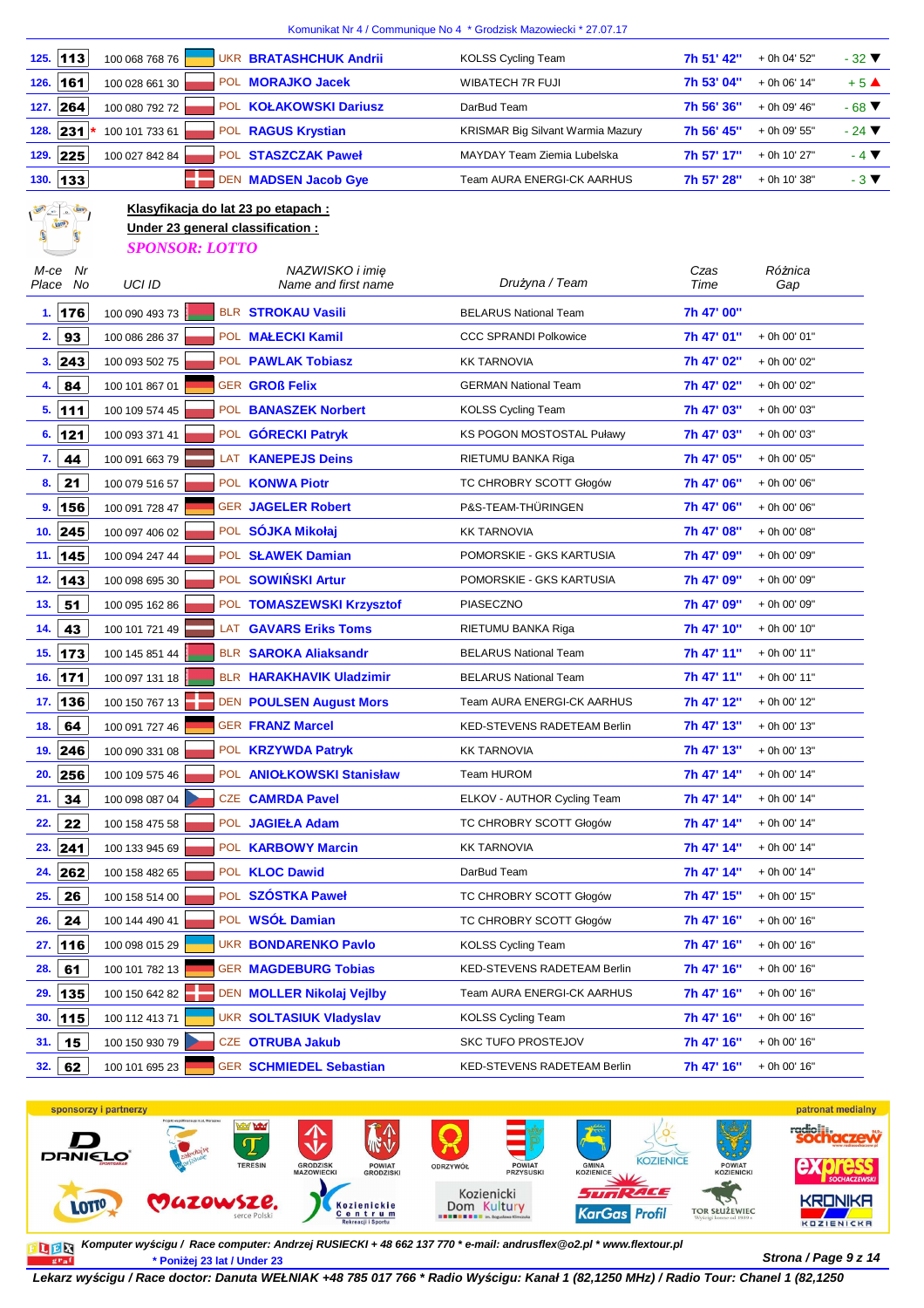| 33. | 25           | 100 150 929 78 | POL <b>MURIAS Jakub</b>        | TC CHROBRY SCOTT Głogów                  | 7h 47' 17" | + 0h 00' 17" |
|-----|--------------|----------------|--------------------------------|------------------------------------------|------------|--------------|
| 34. | 122          | 100 097 178 65 | POL SOLIŃSKI Patryk            | KS POGON MOSTOSTAL Puławy                | 7h 47' 17" | + 0h 00' 17" |
| 35. | $\mathbf{3}$ | 100 099 897 68 | <b>NOR MADSEN Kristoffer</b>   | <b>TEAM FIXIT.NO</b>                     | 7h 47' 18" | + 0h 00' 18" |
| 36. | 206          | 100 145 968 64 | SVK SZÁSZ Adam                 | SLOVAK National Team U23                 | 7h 47' 18" | + 0h 00' 18" |
| 37. | 155          | 100 506 365 09 | GER KÄßMANN Fabian             | P&S-TEAM-THÜRINGEN                       | 7h 47' 18" | + 0h 00' 18" |
| 38. | 236          | 100 143 891 24 | POL MATUSIAK Sebastian         | <b>KRISMAR Big Silvant Warmia Mazury</b> | 7h 47' 19" | + 0h 00' 19" |
| 39. | 4            | 100 101 170 80 | <b>NOR JACOBSEN Andreas</b>    | <b>TEAM FIXIT.NO</b>                     | 7h 47' 20" | + 0h 00' 20" |
| 40. | 73           | 100 097 334 27 | <b>UKR SHEVCHUK Taras</b>      | <b>UKRAINA National Team</b>             | 7h 47' 20" | + 0h 00' 20" |
| 41. | 204          | 100 107 769 83 | <b>SVK VOJTEK Miloš</b>        | SLOVAK National Team U23                 | 7h 47' 20" | + 0h 00' 20" |
| 42. | 71           | 100 086 658 21 | <b>UKR BUDYAK Anatoliy</b>     | <b>UKRAINA National Team</b>             | 7h 47' 21" | + 0h 00' 21" |
| 43. | 63           | 100 143 861 91 | <b>GER AUGUSTIN Hannes</b>     | KED-STEVENS RADETEAM Berlin              | 7h 47' 22" | + 0h 00' 22" |
| 44. | 126          | 100 150 634 74 | POL KONOFAŁ Sebastian          | <b>KS POGON MOSTOSTAL Puławy</b>         | 7h 47' 22" | + 0h 00' 22" |
| 45. | 221          | 100 150 609 49 | POL <b>KRUPA Adrian</b>        | MAYDAY Team Ziemia Lubelska              | 7h 47' 23" | + 0h 00' 23" |
| 46. | 153          | 100 144 811 71 | <b>GER FRANZ Toni</b>          | P&S-TEAM-THÜRINGEN                       | 7h 47' 23" | + 0h 00' 23" |
| 47. | 233          | 100 150 616 56 | POL RAJCH Bartłomiei           | <b>KRISMAR Big Silvant Warmia Mazury</b> | 7h 47' 23" | + 0h 00' 23" |
| 48. | 74           | 100 096 409 72 | <b>UKR UDOD Rinat</b>          | <b>UKRAINA National Team</b>             | 7h 47' 23" | + 0h 00' 23" |
| 49. | 75           | 100 111 452 80 | <b>UKR SHCHERBAN Vladyslav</b> | <b>UKRAINA National Team</b>             | 7h 47' 24" | + 0h 00' 24" |
| 50. | 23           | 100 158 481 64 | POL JATCZAK Artur              | TC CHROBRY SCOTT Głogów                  | 7h 47' 24" | + 0h 00' 24" |
| 51. | 205          | 100 100 400 86 | SVK VANČO Filip                | SLOVAK National Team U23                 | 7h 47' 24" | + 0h 00' 24" |
| 52. | 223          | 100 148 517 91 | POL <b>KRASIŃSKI Łukasz</b>    | MAYDAY Team Ziemia Lubelska              | 7h 47' 25" | + 0h 00' 25" |
| 53. | 72           | 100 133 951 75 | UKR ZUBENKO Mykyta             | <b>UKRAINA National Team</b>             | 7h 47' 26" | + 0h 00' 26" |
| 54. | 232          | 100 100 917 21 | POL WALECKI Kamil              | <b>KRISMAR Big Silvant Warmia Mazury</b> | 7h 47' 26" | + 0h 00' 26" |
| 55. | 83           | 100 101 840 71 | <b>GER FLICKE Bastian</b>      | <b>GERMAN National Team</b>              | 7h 47' 26" | + 0h 00' 26" |
| 56. | 125          | 100 150 646 86 | POL PEKALA Piotr               | <b>KS POGON MOSTOSTAL Puławy</b>         | 7h 47' 29" | + 0h 00' 29" |
| 57. | 203          | 100 112 209 61 | <b>SVK SZABO Miklos</b>        | SLOVAK National Team U23                 | 7h 47' 29" | + 0h 00' 29" |
| 58. | 254          | 100 091 298 05 | POL GUTEK Mikołaj              | Team HUROM                               | 7h 47' 59" | + 0h 00' 59" |
| 59. | 202          | 100 148 257 25 | SVK PERSON Tomáš               | <b>SLOVAK National Team U23</b>          | 7h 48' 06" | + 0h 01' 06" |
| 60. | 66           | 100 161 309 79 | <b>GER GEBAUER Oskar</b>       | <b>KED-STEVENS RADETEAM Berlin</b>       | 7h 48' 38" | + 0h 01' 38" |
|     | $61.$ 222    | 100 148 520 94 | POL KANCZUGOWSKI Mateusz       | MAYDAY Team Ziemia Lubelska              | 7h 48' 57" | + 0h 01' 57" |
| 62. | 76           | 100 151 461 28 | <b>UKR SHEVTSOV Victor</b>     | <b>UKRAINA National Team</b>             | 7h 48' 59" | + 0h 01' 59" |
| 63. | 124          | 100 150 637 77 | POL KUCIO Krzysztof            | <b>KS POGON MOSTOSTAL Puławy</b>         | 7h 48' 59" | + 0h 01' 59" |
| 64. | 154          | 100 097 460 56 | <b>GER HAUPT Tarik</b>         | P&S-TEAM-THÜRINGEN                       | 7h 49' 37" | + 0h 02' 37" |
| 65. | 166          | 100 150 932 81 | POL TRACZ Szymon               | <b>WIBATECH 7R FUJI</b>                  | 7h 49' 41" | + 0h 02' 41" |
| 66. | 186          | 100 108 070 93 | POL KRAWCZYK Szymon            | VOSTER UNIWHEELS Team                    | 7h 51' 34" | + 0h 04' 34" |
| 67. | 152          | 100 090 418 95 | GER DINKLER Jonathan           | P&S-TEAM-THÜRINGEN                       | 7h 51' 41" | + 0h 04' 41" |
| 68. | 231          | 100 101 733 61 | POL RAGUS Krystian             | KRISMAR Big Silvant Warmia Mazury        | 7h 56' 45" | + 0h 09' 45" |



**Strona / Page 10 z 14 \* Poniżej 23 lat / Under 23 Komputer wy***ś***cigu / Race computer: Andrzej RUSIECKI + 48 662 137 770 \* e-mail: andrusflex@o2.pl \* www.flextour.pl**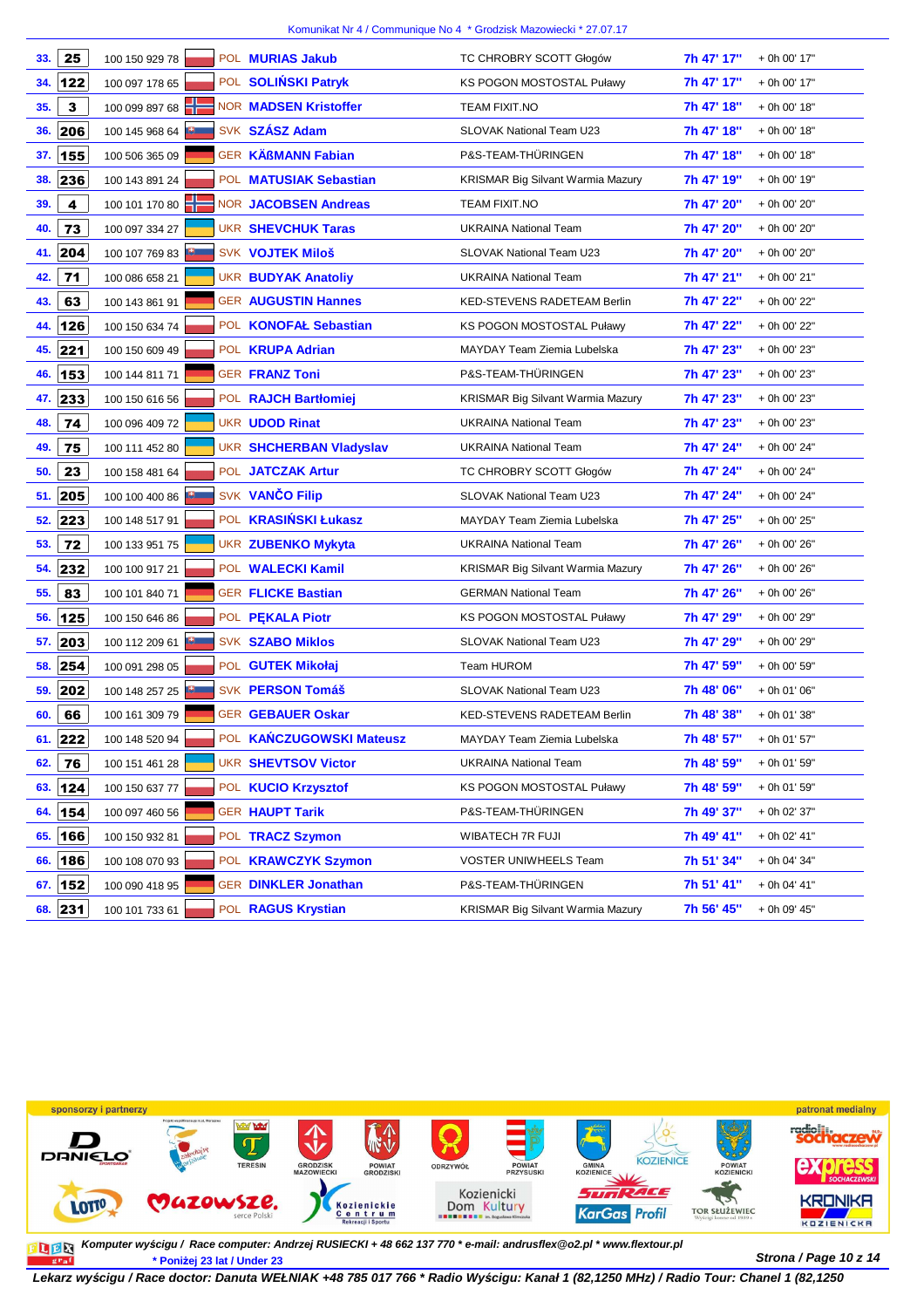| Klasyfikacja aktywnego po etapach:<br>Intermediate sprints general classification :<br><b>SPONSOR: MAZOVIA Team</b> |                |     |                                        |                              |      |
|---------------------------------------------------------------------------------------------------------------------|----------------|-----|----------------------------------------|------------------------------|------|
| Nr<br>M-ce<br><b>No</b><br>Place                                                                                    | <b>UCI ID</b>  |     | NAZWISKO i imie<br>Name and first name | Drużyna / Team               |      |
| 1.176                                                                                                               | 100 090 493 73 |     | BLR STROKAU Vasili                     | <b>BELARUS National Team</b> | 8 p. |
| 42<br>2.                                                                                                            | 100 074 617 08 | LAT | <b>BOGDANOVICS Maris</b>               | RIETUMU BANKA Riga           | 6 p. |
| 111<br>3.                                                                                                           | 100 109 574 45 |     | POL BANASZEK Norbert                   | <b>KOLSS Cycling Team</b>    | 5 p. |
| 96<br>4.                                                                                                            | 100 079 514 55 |     | POL STOSZ Patryk                       | <b>CCC SPRANDI Polkowice</b> | 3 p. |
| 14<br>5.                                                                                                            | 100 087 085 60 |     | CZE ZAHÁLKA Matej                      | <b>SKC TUFO PROSTEJOV</b>    | 3 p. |
| 6.253                                                                                                               | 100 068 905 19 |     | POL TOMASIAK Konrad                    | Team HUROM                   | 2 p. |
| 7.243                                                                                                               | 100 093 502 75 |     | POL PAWLAK Tobiasz                     | <b>KK TARNOVIA</b>           | 1 p. |
| 8.184                                                                                                               | 100 066 000 24 |     | POL NOWACZEK Mateusz                   | <b>VOSTER UNIWHEELS Team</b> | 1 p. |
| 104<br>9.                                                                                                           | 100 015 774 44 |     | POL REBIEWSKI Jarosław                 | <b>DOMIN SPORT</b>           | 1 p. |
| Klasyfikacja Super Sprinter po etapach:<br>Super Sprinter general classification:                                   |                |     |                                        |                              |      |
| <b>SPONSOR: KarGas Profil</b>                                                                                       |                |     |                                        |                              |      |
| Nr<br>M-ce<br>No<br>Place                                                                                           | <b>UCI ID</b>  |     | NAZWISKO i imie<br>Name and first name | Drużyna / Team               |      |
| 1.131                                                                                                               | 100 145 136 08 |     | <b>DEN MUFF Frederik</b>               | Team AURA ENERGI-CK AARHUS   | 5 p. |
| 183<br>2.                                                                                                           | 100 146 941 67 |     | POL PARMA Krzysztof                    | <b>VOSTER UNIWHEELS Team</b> | 5 p. |
| 31<br>3.                                                                                                            | 100 020 582 02 |     | CZE BUCHÁČEK Tomáš                     | ELKOV - AUTHOR Cycling Team  | 3 p. |
| 4. 161                                                                                                              | 100 028 661 30 |     | POL <b>MORAJKO Jacek</b>               | <b>WIBATECH 7R FUJI</b>      | 3 p. |
| 5.  171                                                                                                             | 100 097 131 18 |     | <b>BLR HARAKHAVIK Uladzimir</b>        | <b>BELARUS National Team</b> | 1 p. |
| 186<br>6.                                                                                                           | 100 108 070 93 |     | POL KRAWCZYK Szymon                    | <b>VOSTER UNIWHEELS Team</b> | 1 p. |



**Strona / Page 11 z 14 \* Poniżej 23 lat / Under 23 Komputer wy***ś***cigu / Race computer: Andrzej RUSIECKI + 48 662 137 770 \* e-mail: andrusflex@o2.pl \* www.flextour.pl**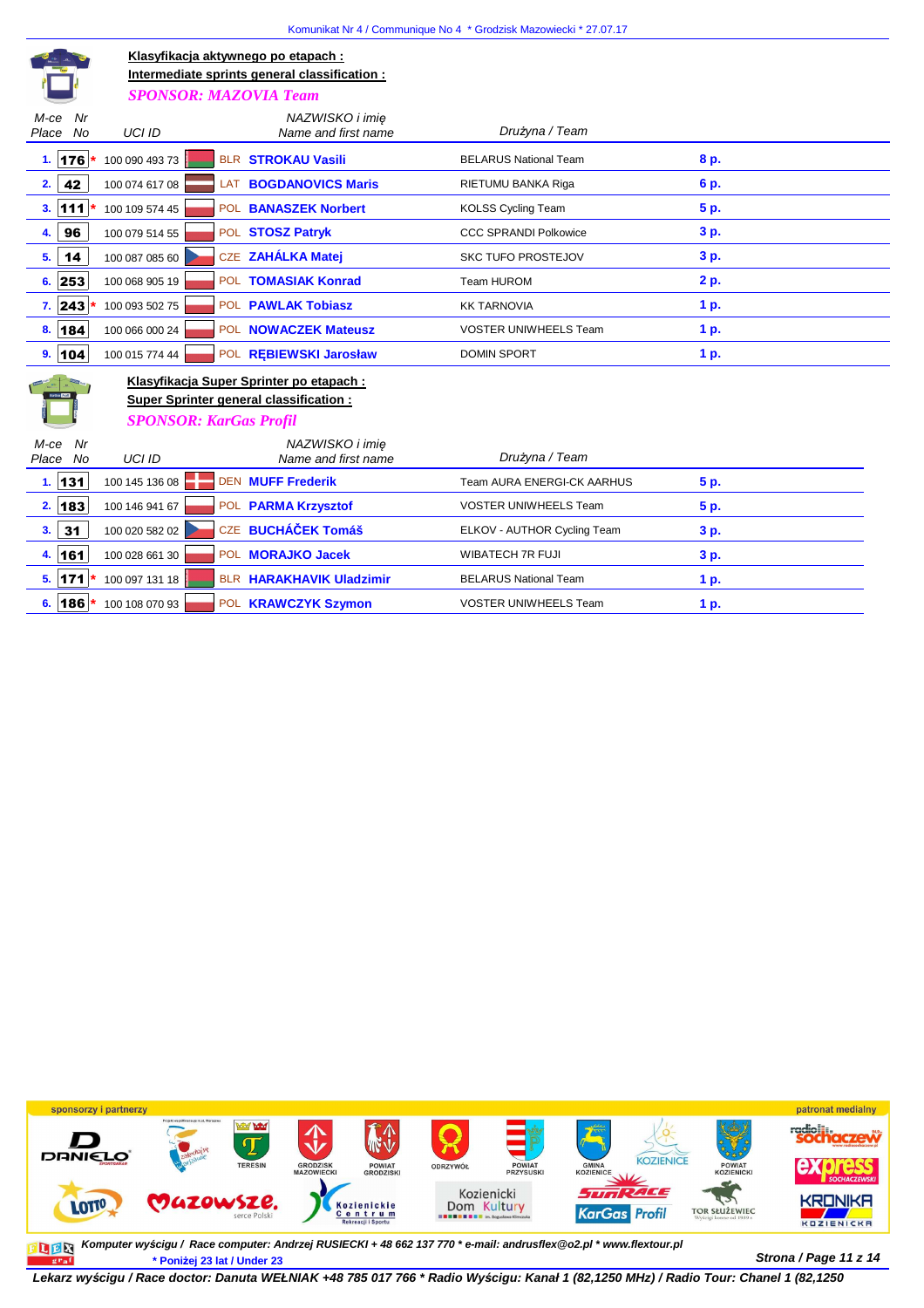#### **Klasyfikacja drużynowa po etapach : Team general classification :**

| Miejsce<br>Place | Drużyna<br>Team                          | Kod klubu<br>Code team | Czas drużyny<br>Time team | Różnica<br>Gap |
|------------------|------------------------------------------|------------------------|---------------------------|----------------|
| 1.               | <b>CCC SPRANDI Polkowice</b>             | CCC                    | 23h 21' 01"               |                |
| 2.               | <b>RIETUMU BANKA Riga</b>                | <b>RIE</b>             | 23h 21' 09"               | + 0h 00' 08"   |
| 3.               | <b>GERMAN National Team</b>              | <b>GNT</b>             | 23h 21' 13"               | + 0h 00' 12"   |
| 4.               | <b>Team HUROM</b>                        | <b>THU</b>             | 23h 21' 14"               | + 0h 00' 13"   |
| 5.               | <b>DOMIN SPORT</b>                       | <b>DSP</b>             | 23h 21' 15"               | $+$ 0h 00' 14" |
| 6.               | <b>ELKOV - AUTHOR Cycling Team</b>       | <b>ELA</b>             | 23h 21' 17"               | $+$ 0h 00' 16" |
| 7.               | <b>KOLSS Cycling Team</b>                | <b>KLS</b>             | 23h 21' 19"               | + 0h 00' 18"   |
| 8.               | <b>VOSTER UNIWHEELS Team</b>             | <b>VOS</b>             | 23h 21' 20"               | + 0h 00' 19"   |
| 9.               | <b>Team AURA ENERGI-CK AARHUS</b>        | <b>AUR</b>             | 23h 21' 23"               | + 0h 00' 22"   |
| 10.              | <b>KK TARNOVIA</b>                       | <b>TAR</b>             | 23h 21' 24"               | + 0h 00' 23"   |
| 11.              | <b>P&amp;S-TEAM-THÜRINGEN</b>            | <b>PST</b>             | 23h 21' 25"               | + 0h 00' 24"   |
| 12.              | <b>BELARUS National Team</b>             | <b>NCB</b>             | 23h 21' 28"               | + 0h 00' 27"   |
| 13.              | <b>WIBATECH 7R FUJI</b>                  | <b>WIB</b>             | 23h 21' 32"               | + 0h 00' 31"   |
| 14.              | <b>TC CHROBRY SCOTT Głogów</b>           | <b>TCC</b>             | 23h 21' 35"               | + 0h 00' 34"   |
| 15.              | <b>TEAM FIXIT.NO</b>                     | <b>FIX</b>             | 23h 21' 36"               | + 0h 00' 35"   |
| 16.              | DarBud Team                              | <b>DAR</b>             | 23h 21' 39"               | + 0h 00' 38"   |
| 17.              | <b>KS POGON MOSTOSTAL Puławy</b>         | <b>MOS</b>             | 23h 21' 42"               | + 0h 00' 41"   |
| 18.              | <b>SKC TUFO PROSTEJOV</b>                | <b>SKC</b>             | 23h 21' 44"               | + 0h 00' 43"   |
| 19.              | <b>KED-STEVENS RADETEAM Berlin</b>       | <b>KED</b>             | 23h 21' 45"               | $+$ 0h 00' 44" |
| 20.              | <b>SLOVAK National Team U23</b>          | <b>SNT</b>             | 23h 21' 48"               | + 0h 00' 47"   |
| 21.              | <b>UKRAINA National Team</b>             | <b>UNT</b>             | 23h 21' 53"               | + 0h 00' 52"   |
| 22.              | <b>KRISMAR Big Silvant Warmia Mazury</b> | <b>WIM</b>             | 23h 22' 04"               | $+$ 0h 01' 03" |
| 23.              | <b>MAYDAY Team Ziemia Lubelska</b>       | MAY                    | 23h 22' 08"               | $+$ 0h 01' 07" |



**Strona / Page 12 z 14 \* Poniżej 23 lat / Under 23 Komputer wy***ś***cigu / Race computer: Andrzej RUSIECKI + 48 662 137 770 \* e-mail: andrusflex@o2.pl \* www.flextour.pl**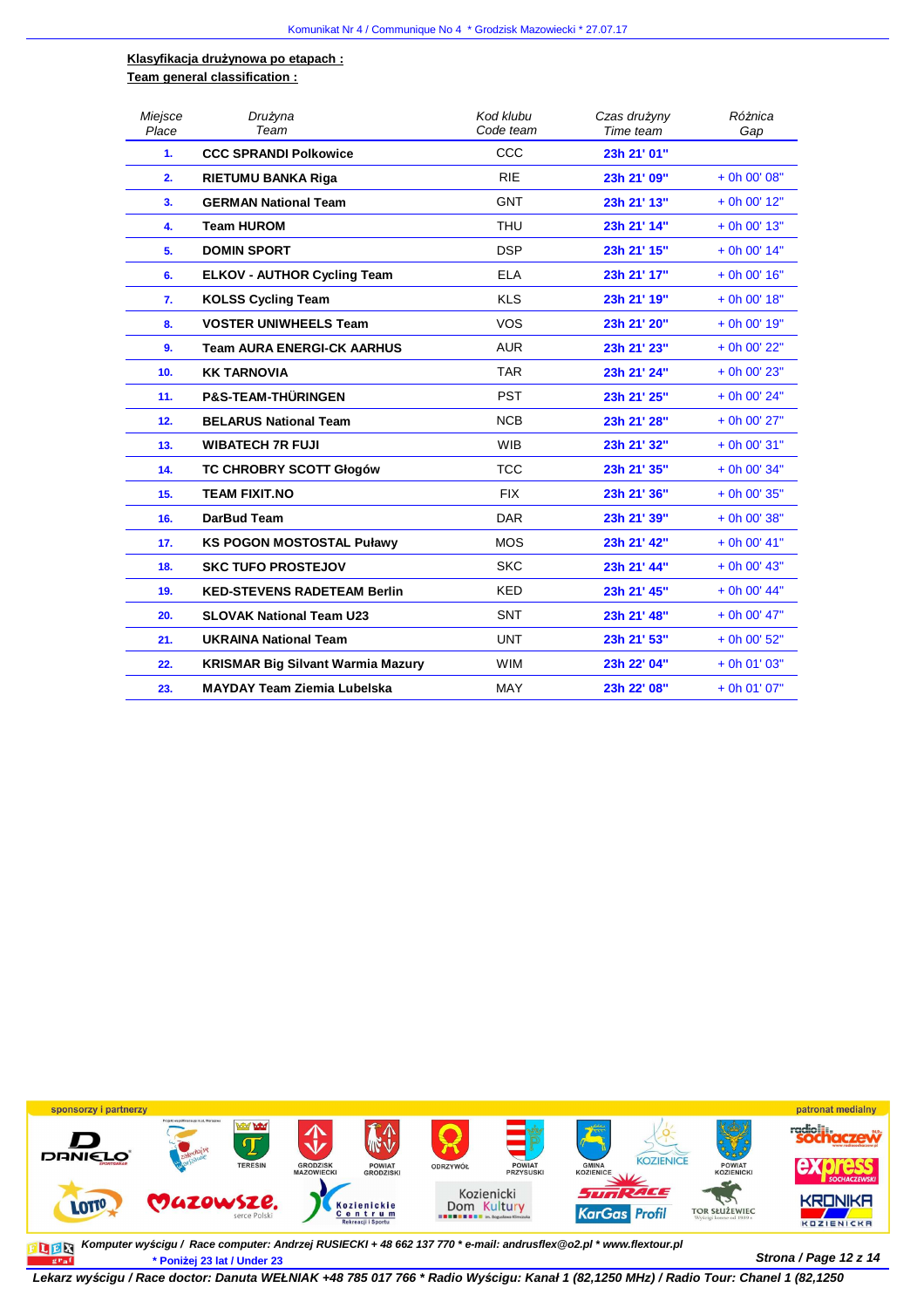| $\boldsymbol{\Theta}$<br>DANIELO               | ROZDZIAŁ KOSZULEK NA NASTEPNYM ETAPIE / DISTRIBUTION JERSEYS ON NEXT STAGE:<br>KLASYFIKACJA INDYWIDUALNA - koszulka żółta<br><b>INDIVIDUAL GENERAL CLASSIFICATION - yellow jersey</b><br>Lider klasyfikacji / Leader of classification:<br>164 STEPNIAK Grzegorz - WIBATECH 7R FUJI                                  |  |  |  |  |  |
|------------------------------------------------|----------------------------------------------------------------------------------------------------------------------------------------------------------------------------------------------------------------------------------------------------------------------------------------------------------------------|--|--|--|--|--|
|                                                | <b>SPONSOR: DANIELO Sportswear</b>                                                                                                                                                                                                                                                                                   |  |  |  |  |  |
| LOTTO<br>LOTTO)<br><b>LOTTO</b>                | KLASYFIKACJA do lat 23 - koszulka biała<br><b>UNDER 23 - white jersey</b><br>Lider klasyfikacji / Leader of classification:<br>176 STROKAU Vasili - BELARUS National Team<br>Jadący w koszulce / Wearing the jersey:<br><b>176 STROKAU Vasili - BELARUS National Team</b>                                            |  |  |  |  |  |
| <b>SPONSOR: LOTTO</b>                          |                                                                                                                                                                                                                                                                                                                      |  |  |  |  |  |
|                                                | KLASYFIKACJA AKTYWNEGO - koszulka niebieska<br><b>INTERMEDIATE SPRINTS CLASSIFICATION - blue jersey</b><br>Lider klasyfikacji / Leader of classification:<br>176 STROKAU Vasili - BELARUS National Team<br>Jadacy w koszulce / Wearing the jersey:<br><b>42 BOGDANOVICS Maris - RIETUMU BANKA Riga</b>               |  |  |  |  |  |
| <b>SPONSOR: MAZOVIA Team</b>                   |                                                                                                                                                                                                                                                                                                                      |  |  |  |  |  |
| KarGas Profil<br><b>SPONSOR: KarGas Profil</b> | <b>KLASYFIKACJA SUPER SPRINTER - koszulka zielona</b><br><b>SUPER SPRINTER CLASSIFICATION - green jersey</b><br>Lider klasyfikacji / Leader of classification:<br>131 MUFF Frederik - Team AURA ENERGI-CK AARHUS<br>Jadacy w koszulce / Wearing the jersey:<br><b>131 MUFF Frederik - Team AURA ENERGI-CK AARHUS</b> |  |  |  |  |  |
|                                                |                                                                                                                                                                                                                                                                                                                      |  |  |  |  |  |
|                                                | <b>KLASYFIKACJA DRUŻYNOWA</b><br><b>TEAM CLASSIFICATION</b>                                                                                                                                                                                                                                                          |  |  |  |  |  |

**CCC SPRANDI Polkowice**



**Komputer wy***ś***cigu / Race computer: Andrzej RUSIECKI + 48 662 137 770 \* e-mail: andrusflex@o2.pl \* www.flextour.plStrona / Page 13 z 14 \* Poniżej 23 lat / Under 23**  $gr_a$ f